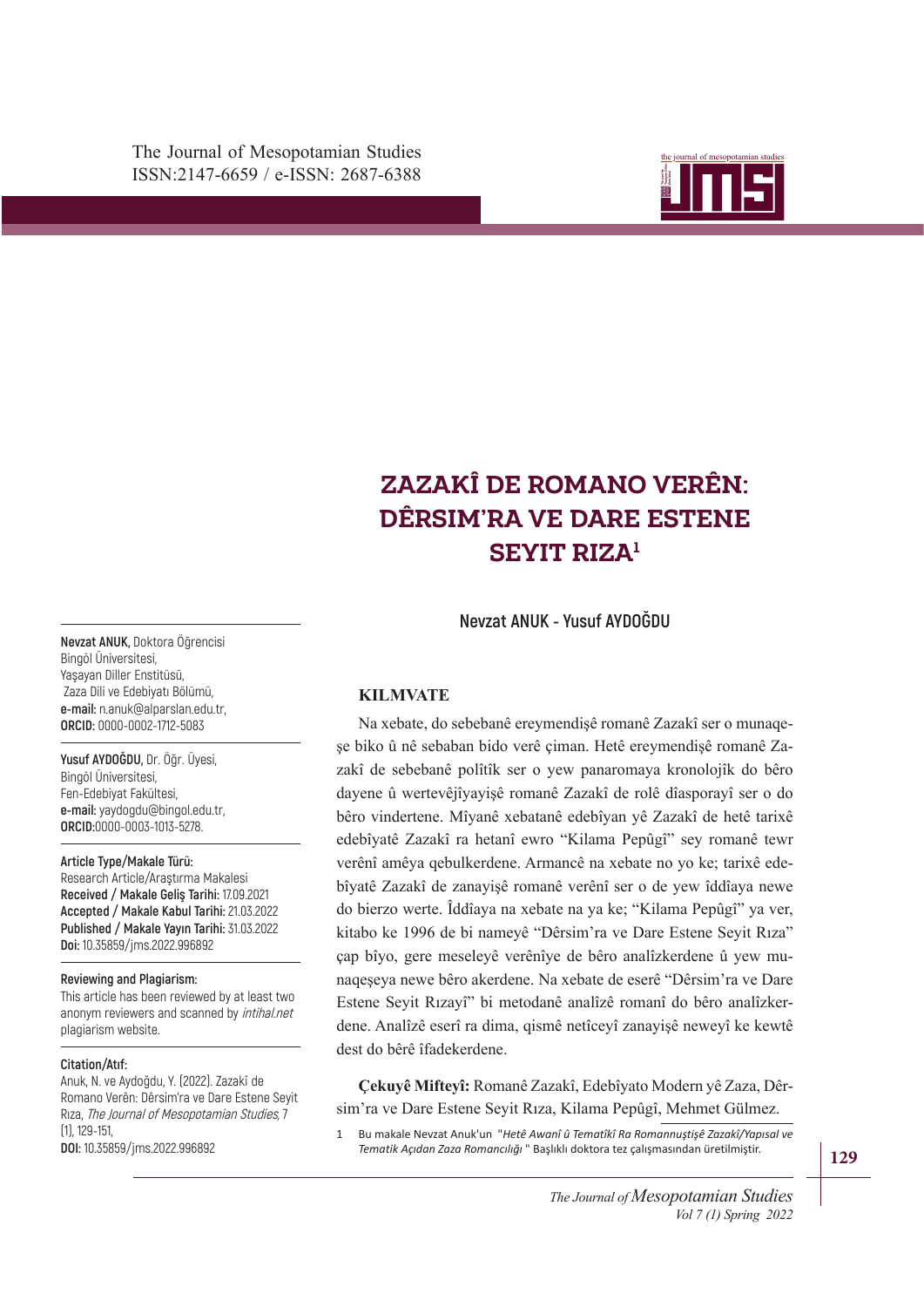#### **Zazaca İlk Roman: Dêrsim'ra ve Dare Estene Seyit Rıza**

#### **ÖZ**

Bu çalışmada Zazaca romanın ortaya çıkışının gecikmesinin ve bu gecikmenin sebepleri üzerine değerlendirmelere yer verilmiştir. Çalışmada Zaza romancılığının ortaya çıkışındaki gecikmenin politik sebepleri üzerine kronolojik panaroma çizip, Zazaca romanın ortaya çıkmasında diasporanın etkileri üzerinde duracaktır. Bugüne kadar Zazaca edebiyat çalışmalarında edebiyat tarihi açısından ilk roman 2000 yılında yayımlanan "Kilama Pepûgî" olarak kabul edilmektedir. Bu çalışmanın amacı Zaza edebiyat tarihinde ilk roman tartışmalarında yeni bir iddia ileri sürmektir. Bu çalışmanın iddiası; Zazaca edebiyat tarihinde "Kilama Pepûgî"'den önce, 1996'da yayımlanan "Dêrsim'ra ve Dare Estene Seyit Rıza" adlı eserin, Zazaca ilk roman tartışmaları kapsamında analiz etmek ve yeni bir tartışmaya kapı aralamaktır. "Dêrsim'ra ve Dare Estene Seyit Rıza" adlı eser, roman analiz metodlarıyla analiz edilecektir. Eserin analizinden sonra, elde edilen bilgiler sonuç kısmında ifade edilecektir.

**Anahtar Kelimeler:** Zazaca Roman, Modern Zaza Edebiyatı, Dêrsim'ra ve Dare Estene Seyit Rıza, Kilama Pepûgî, Mehmet Gülmez.

#### **First Novel in Zazakî: Dêrsim'ra ve Dare Estene Seyit Rıza**

#### **ABSTRACT**

This study includes evaluations on the delay of the emergence of the Zazaki novel and the reasons for this delay. It will draw a chronological panorama on the political reasons for the delay in the emergence of the Zaza novel, and will focus on the effects of the diaspora on the emergence of the Zaza novel. Until today, "Kilama Pepûgî" is accepted as the first novel published in 2000 in terms of literary history in Zazaki literature studies. The objective of this study is to put forward a new claim in the first novel discussions in the history of Zaza literature. "Kilama Pepûgî", which was published in 2000 as the first Zazaki novel, was accepted until today. The claim of this study; in the history of Zazaki literature, "Dêrsim'ra ve Dare Estene Seyit Rıza", published in 1996 before "Kilama Pepûgî", should be analyzed within the scope of Zazaki first novel discussions and a new discussion should be initiated. In this study, the work named "Dêrsim'ra ve Dare Estene Seyit Rıza" will be analyzed with novel analysis methods. After the analysis of the work, the information obtained will be expressed in the conclusion part.

**Keywords:** Zazakî Novel, Zazakî Modern Literature, Dêrsim'ra ve Dare Estene Seyit Rıza, Kilama Pepûgî, Mehmet Gülmez.

#### **EXTENDED SUMMARY**

The novel genre is considered one of the most popular genres of modern literature in almost all world languages since its emergence. In addition to being popular, it can be alleged that it is also considered as the criterion of the modern literary existence of a language. The emergence of the novel and its various powerful effects for many communities has been noticed throughout history, and it can be said that there is a significant international literature in the field of novel. It is a known fact that the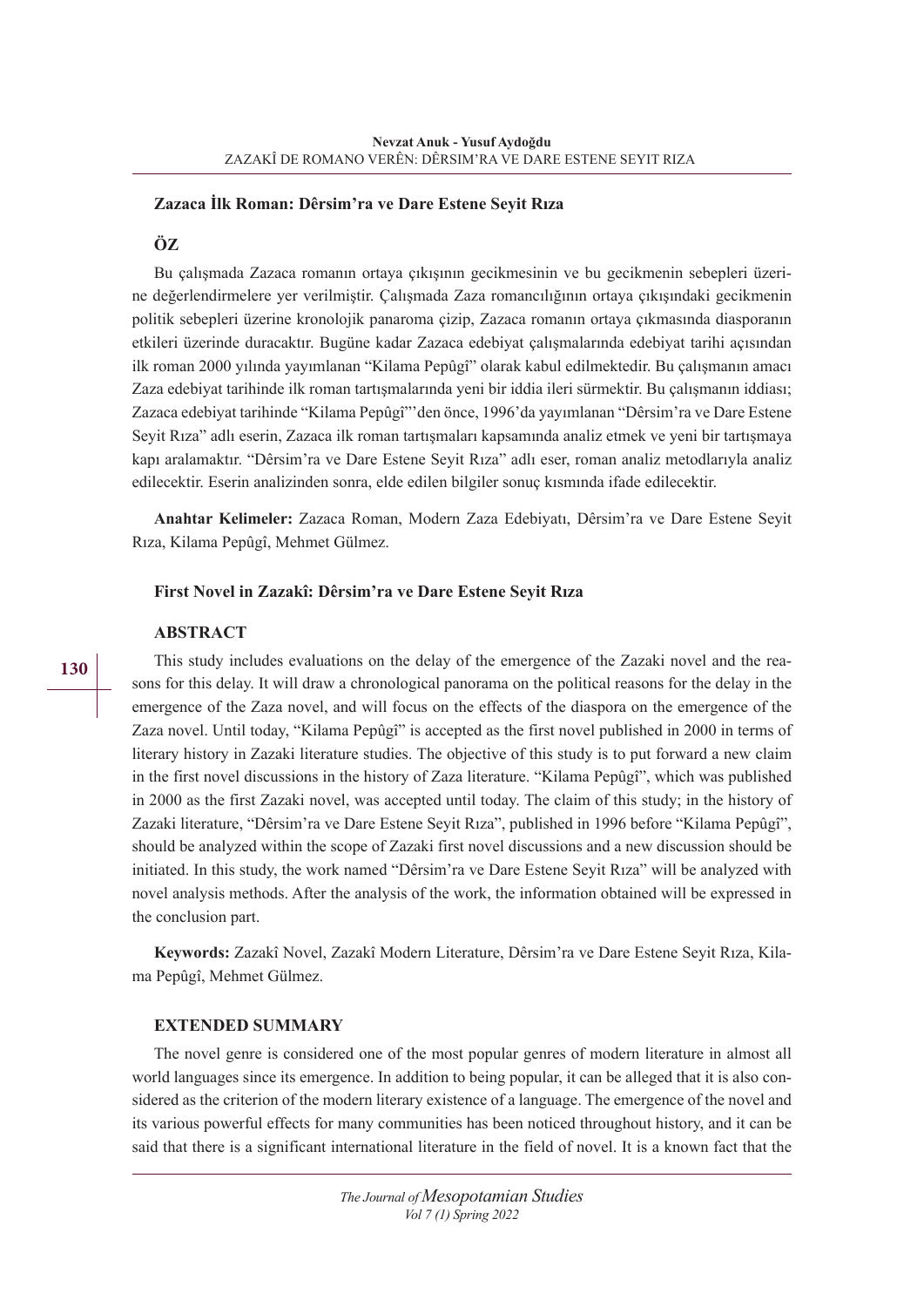novel has been a useful tool for communities throughout history, having a powerful effect in many areas from nation-identity construction to proof of the existence of a national language, from creating a memory to spreading any movement to large masses. The importance of the novel in modern Zazaki literature is undeniable because it is one of the most important literary genres, on which many discussions have been made since its emergence in the world. Before the initiation of the discussions on the Zaza novel, before the structural analysis of the work named "Dêrsim'ra ve Dare Estene Seyit Rıza", which we will claim as the first example of the novel genre in Zaza since it is the subject of this study, it should be noted that the emergence of the novel genre - in fact, the entire Zaza literature- in Zaza literature was delayed. There was a discussion about the reasons. As a result of these discussions, the main reasons for the delay are; from the point of view of Zaza language - or all other Kurdish dialects - the fact that the Zazas are mainly located only within the borders of Turkey, social and economic disadvantages, prose factors such as lack of heritage, almost no literacy rate were determined. Depending on all these factors and at the same time, with the changing of the political conditions in the nineties, it was in the 90s that Zazaki printed works appeared in more serious numbers.

In the next phase of the study, a short theoretical discussion about the novel genre was carried out. In the light of the debates on the novel in the world, a brief framework has been drawn over a few basic approaches such as when the novel emerged, what it is/is not, what features it contains.

Then, the main subject, which is the focus of the study, was dealt with. Until now, it has been accepted that the first Zazaki novel example is "Kilama Pepûgî" written by Deniz Gündüz in 2000. The claim of this study is that the work named "Dêrsim'ra ve Dare Estene Seyit Rıza", written by Mehmet Gülmez in 1996, should be accepted as the first Zazaki novel. For this purpose, a summary of the work titled "Dêrsim'ra ve Dare Estene Seyit Rıza" was given and, "Plot", "Personal Staff", "Place", "Time", "Point of View and Narrator", "Language and Style", "Narration respectively and the novel has been subjected to analysis techniques with titles such as "Showing Techniques ". Each title is also detailed in itself with a multi-subtitle. As a result of these analyzes, the work titled "Dêrsim'ra ve Dare Estene Seyit Rıza" depicts the 1938 Dersim events around/under the leadership of Seyit Riza, the last few months of the conflict between the state and the people of Dersim - the process until Seyit Rıza's capture and execution by the state forces - in a literary fiction inspired by real events. The work written by Mehmet Gülmez in Diaspora and it can be evaluated both in the field of historical novel and political novel in terms of novel genre. As understood from the author's introduction, the work was written in Zazaki with a decolonial motivation. It has been noted that the fictional process of the work, which can also be evaluated in the field of minor literature, is carried out with a strong novel fiction within a literary integrity, again with a certain perspective and dramatic action around the central subject/person. It has been observed that a prominent protagonist, as well as strong and rich norms, cards and backdrop characters, is realistically created. In terms of the plot, it has been observed that there is a chain of events that develop around the central person and are connected to the central event with the chain of events. As a result of the analysis of the work in these basic areas, it was concluded that it can be considered as the first Zazaki work written in the genre of novel. With its sequel, in terms of modern literary history, the appearance of the first Zazaki novel will be traced back to 1996.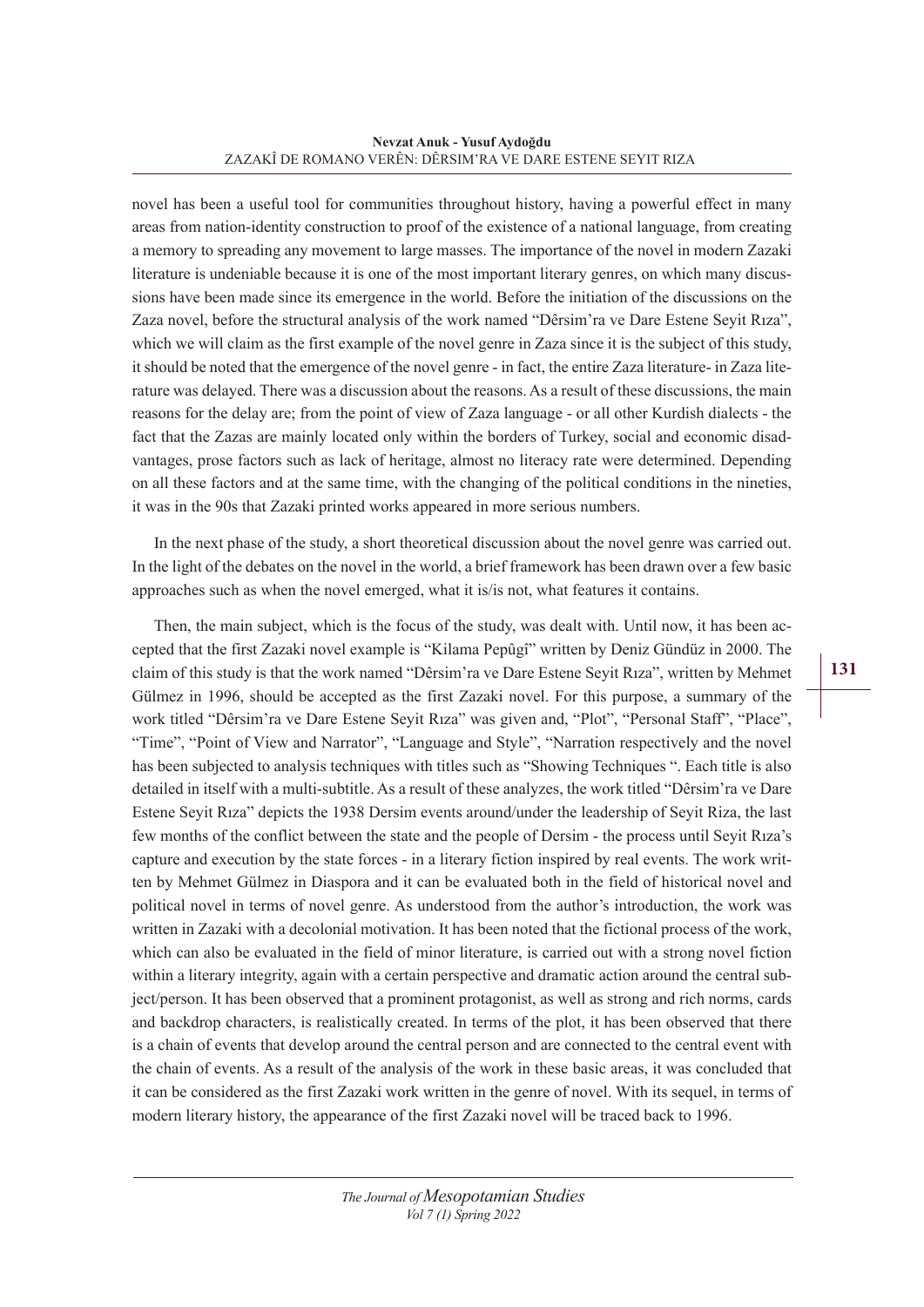#### **Destpêk**

Zazakî, wareyê edebîyatê modernî de hetê kulîyatê nuştekî ra zaf teze ya. Tewirê romanî, mîyanê lîteraturê globalî de mîyanê edebîyatê modernî de xo rê ca vîneno. Tewirê romanî, Zazakî de sey tewiranê edebîyatê modernî yê bînan erey vêjîyeno werte. Na xebate romanê verênî yê Zazakî ser o munaqeşeyê vurnayişê tarixê edebîyatê Zazakî kena a. No semed ra rewşê Zazayan ser o çend qalî gere bêrê kerdene. Zazayî teyna -bê înan ke goç kerdo welatanê bînan- mîyanê sînoranê Tirkîya de ciwîyenê coka awanbîyayişê Komara Tirkîya ra nate gere analîzo kilmek ke derheqê bingehê/bekraundê rewşê Zazayan û dewleta Tirkîya de bêro kerdene. Çimkî wertevêjîyayişê/awanbîyayişê lîteraturê şaranê bêdewletan zafane/exleb giredayeyê polîtîkayanê dewleta serdest o. Zazayî hetê herema terîtoryal yê ciwîyayişî ra teyna -bê înan ke goç kerdo welatanê bînan- mîyanê sînoranê Tirkîya de cayî yê (Çağlayan, 2016:51). Êşkîyeno bêro vatiş ke hetê awankerdişê lîteraturî ra, nuştoxê Zazakî mecbur mendê ke goreyê şertanê polîtîkî yê Tirkîya hereket bikerê. Goreyê vurîyayişê nê şertan roja awanbîyayişê Komara Tirkîya ra nate, hetanî serranê 90'an Zazakî de yew kulîyato edebî nêameyo meydan (Aydoğdu, 2019:109). Hetanî 90'an teyamûlê dewlete no yo ke hêz û programê xo seba asîmîlekerdiş û Tirkkerdişê Kurdan<sup>2</sup> ser o ramnayo. Zêdebîyayişê çapê kitaban yo tewr asaye yê Kurdî/Zazakî, wextê Turgut Ozalî de bi betalkerdişê qanuna ke bi humara 2932 (Malmîsanij, 2016:16-17) ya ameyo meydan. Na qanune badê Derba Leşkerî yê 12 Êlûle erzîyaya merîyet û çapkerdişê kîtabanê Kurdî û qalkerdişê Kurdî qedexe kerda. Badê betalkerdişê na qanune Tirkîya de hûmarê kitaban û ê çîyê bînî matbû yê Kurdan zêdîyenê.

Weşanê matbû yê Zazakî de yew proseso dilengez ra êşkîyeno bêro behskerdene. Proseso verên, mîyanê sînoranê Tirkîya de giredayeyê polîtikayanê dewlete de weşanê Zazakî, proseso diyin zî teverê Tirkîya de dîaspora de halê weşananê Zazakî yo. Tirkîya de 90'an ra pey yew rehetîya nîsbî yena meydan seba Qanûnanê Entegrasyonê Yewîya Ewropayî qebulkerdişê Krîteranê Kophenangî, Tirkîya de cehdê demokratîkbîyişî ra dima Kurdan rê yew azadîya nîsbî yena meydan. Coka dorê serranê 2000'î û cuwapê weşanê Zazakî zî binê benê zêde (Aydoğdu, 2019:109-110). Heto bîn ra 12 Êlûle ra dima zaf merdimî goç kenê/sûrgûn benê şinê Ewropa yan zî welatanê bînan. Şîyayişê nê merdiman ra pey, bi merkezîyetê Ewropa, nuştoxê dîasporayî dest bi nuştişî kenê. (r.109-110) Yewna faktoro mûhîm o bîn yê destpêkê zêdebiyayişê weşananê matbuu yê Zazakî zî no yo; ê nuştoxî ke dîaspora da yê -dîaspora ke sey "krêşê neteweperwerî" (Ahmedzade, 2004:196) yena îfadekerdiş- bi destê înan 90'an de kullîyatê Zazakî zêdeyeno. "Averşîyayişê romanê Kurdî de dîasporayê Kurd yew firsendo zerên o. Bi taybetî Kurdê Tirkîya rê îmkanê dîasporayê Kurd mebêne qet romanê Kurd zî nêbînî" (r.214). Axir esero ke merkezê na xebate de yo dîaspora de nusîyayo. Tirkîya de hetanî çaryeka peyên yê seserra 20'ine hema hema êşkîyeno bêro vatiş ke kulîyatê lîteraturê Kurd çîn o. Sebebê ney zî ê polîtîkayê ke Tirkîya seba Kurdan ramitê yê. Kesî ke seba nuştişê eseranê Zazakî cehd kenê, hetê dewlete ra paştdayiş ra zîyade dews û zordarî vînenê. No semed ra kesî ke Zazakî de nisenê kêm ê (Akman, 2019:179).

Kurmancî û Soranî teyna mîyanê sînoranê yew dewlete de qalî nêbena (Parıltı û Galip, 2010:13). Coka dem bi dem no sey avantajî bo zî hetê awankerdişê lîteraturî ra seba Zazakî wina yew wazîyet çîn o. Çunke Zazayî teyna mîyanê sînoranê Tirkîya de cayî yê. Hetanî 90'an, Tirkîya de înkarkerdişê nasnameyê Kurd, kêmîya edebîyatê nuştekî yê Kurd ardo meydan (Ahmedzade, 2004:161). Bê

2 Seba zanayişanê hîna zêde biewnîn: (Anuk, 2015).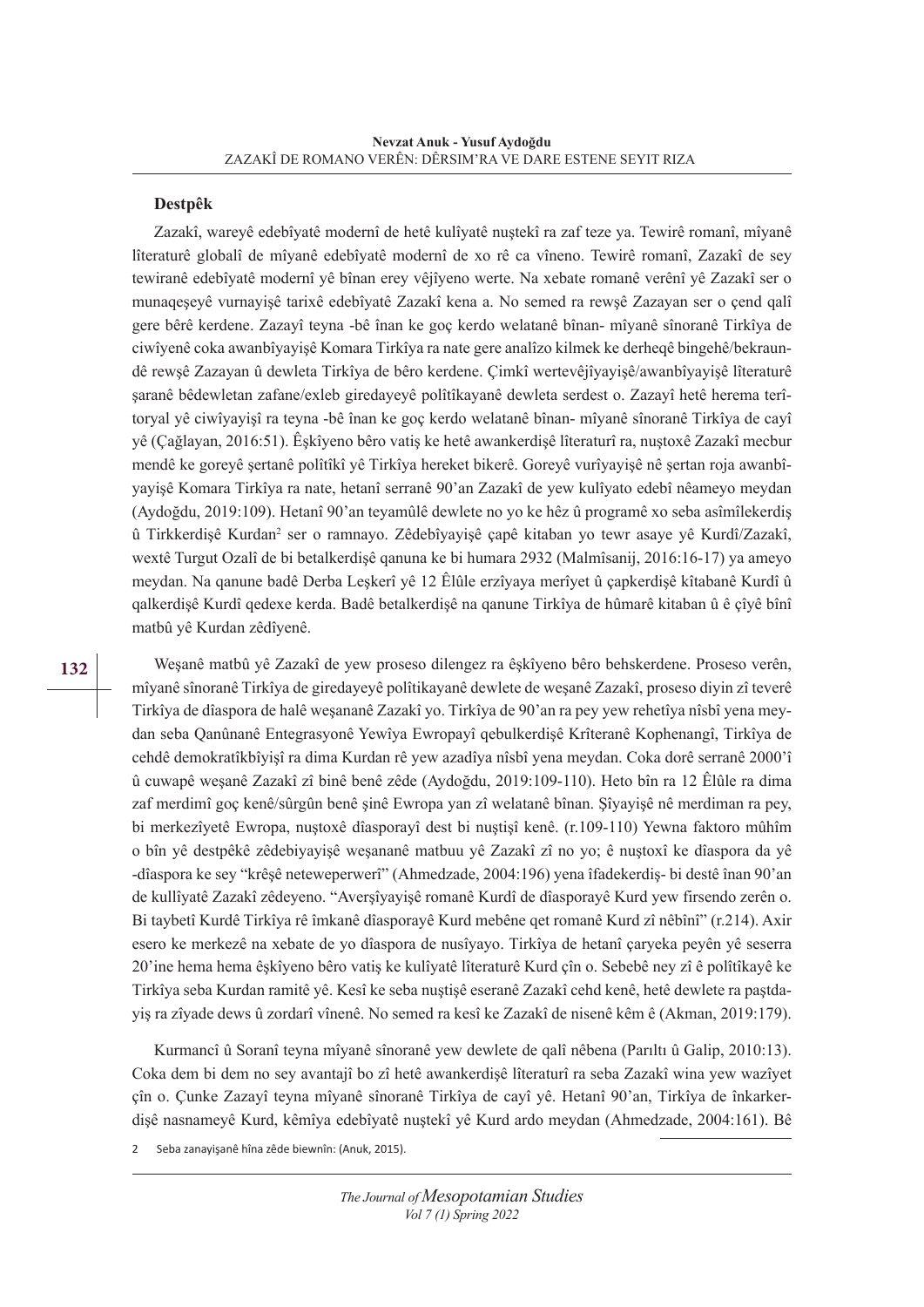nayê, Kurdî ke mîyanê welatanê cîya-cîyayan de ciwîyenê xebera xo zî nuşteyanê yewbînan ra nêbîya (r.160). Meseleya bîne zî cîyayîyê elîfbeyanê Kurdan zî hetê têkîlîyê wareyanê nuştekîyan de înan rê bena sey yew barîyerî (r.213). Hetê romanî ra bêro ewnîyayîş, "Bê şertanê sosyal, ekonomîk û sîyasî, bîlhassa hetê mîrasê duznişteyî/nesîrî ra kêmîya yew kulturo nuştekî yo dewlemendî, musade nêda ke hetanî sereyê serranê 1960'an romanê Kurd vêjîyo werte" (r.214). Eke hetê wertevêjîyayişê romanê Zazakî ra zî bêro ewnîyayiş, wertevêjîyayişê romanê Zazakî raseno serra 1996'î. Ê faktorî ke seba pêro Kurdan werte de yê bê înan bi taybetî seba Zazayan tayna faktorî est ê: Zazayî hetê nufusî ra kêm ê û teyna mîyanê sînoranê yew dewlete de yê, sewbîna zî bi mîyanê Zazayan de ê ke eşkenê Zazakî de biwanî û binusî zaf tay ê û yew zî kulturo nuştekî û mîrasê nuşteyanê nesîrî çîn o. Coka romannuştiş mîyanê şarê Zazayan de zaf erey kewto.

## **1. Roman Çi Yo?**

Roman, hetanî ewro bi zaf hetanê ey zaf cîya-cîya cigêrayişî ser o virazîyêyî. Roman nê çend seserranê peyênan de camîyaya mîyannetewî de popularîteyê xo her tim paweno û zêde keno. Zaf eleqa vîneno, yeno xebetîyayene, aktualîteyê xo dewamneno û no zî romanî erzeno mêrkezê muneqaşeyan. No halo bi hereket yew dînamîzm dano romanî. Roman roja verêne ra hetanî ewro mîyanê na çarçovaye de, hem hetê awanî ra û hem zî hetê tedeyî ra mîyanê prosesê vurîyayişî de yo. Hawthorn gama ke romanî terîf keno wina vano: "Yew hîkaye ya ke dergîya xo dîyar a û bi vatişê nesîrî yo fîktîf ke zereyê xo de mîyanê yew nîzamê babetî de bîyayene û karakterî ke vîyartox de yan zî wextê nikayinî de temsîlkarê ciwîyayişê rojaneyî yê ana verê çiman a" (Hawthorn, 2014:15). Zano ke no terîf bes nîyo û îlawe keno "(nika/nê rojan de yew yan zî yew ra zafêr cîldan dekeno, hend derg)" (2014:15). Antakyalıoğlu, potporîyê yew çend terîfan pîya dana "Goreyê Hegelî roman, "epîkê burjuva" yo. Goreyê Henry Jamesî roman, yew keyeyê fîksîyonî yo ke bi mîlyonan pencereyê xo est ê û nê pencereyî seba goreyê wazen û hewceyîyê kesî perspektîfan temîn bikero hîna zî êşkîyenê berê zêdekerdene. Seba Stendhalî roman yew neynik o ke sereyê rayîrî ra hetanî peynîyê rayirî yeno kirişnayene" (Antakyalıoğlu, 2016:24). Kokê romanî raseno sey tewiranê cerebnayiş, romans, tarix, biyografî, komedî, drama, epîk û sewbîna tewiran. Hetê şiklî ra roman, elastîk û nakokî yo (r.24). Zaten goreyê Wattî zî roman yew tewiro edebî yo ke gêreno terîfê xo (r.59).

Yeno fikiryayiş ke, seba ke yew metn sey romanî bihesebîyo, gere roman mîyanê yew rewşa dîyar de ca bido alizîyayanê reftarîyan û gere yew babeta mûhîm ser o nat ra wet/ser ra cêr analîz bikero. Nayê ra fîksîyonê nesîr ke 20-30 rîpel ê yan zî hîna tay ê înan ra hîkayeya kilme; eserî ke 40-50 rîpel ê û mîyanê sînoranê "hîkayeya kilmê" û "romanî" de gêrenê ra zî sey "novella" name beno (Hawthorn, 2014:27). Goreyê Hawthornî zî, romanî ke qasê 40-50 rîpelî ra hetanî 100 rîpelî "novella" yê. Yeno fehmkerdiş ke roman zî gere 100 rîpelî ra zêde bo û hûmarê çekuyan zî gere 50 henzar (r.94) ra zêde bo. Forster zî hetê hûmarê çekuyan ra sînorê 50 henzarî îfade keno. Ey gore pêroyê vatişê nesîrî ke hetê hûmarê çekuyan ra 50 henzar vîyerenê roman ê (Forster, 1985:42). Bê înan taynê fikrê umumî est ê ke sey: "Roman vatişo nuştekî û çapkerde yo. Roman însanî û bi ciwîyayişî ra mucadeleyê însanî îfade keno. Roman fîktîf o û temsîlî yo" (Parla, 2018:25). Nimûneyê verên yê romanî ser o yew konsensus virazîyayo, "Nuqtaya ke herkes ser o pêkeno, tewirê romanî de nimûneyo sereke *Don Quijote* yo, qelbê teorîyanê vatişî de ca geno" (r.18). Stevick zî: "Îspanya de, Cervantes sey awankarê romanê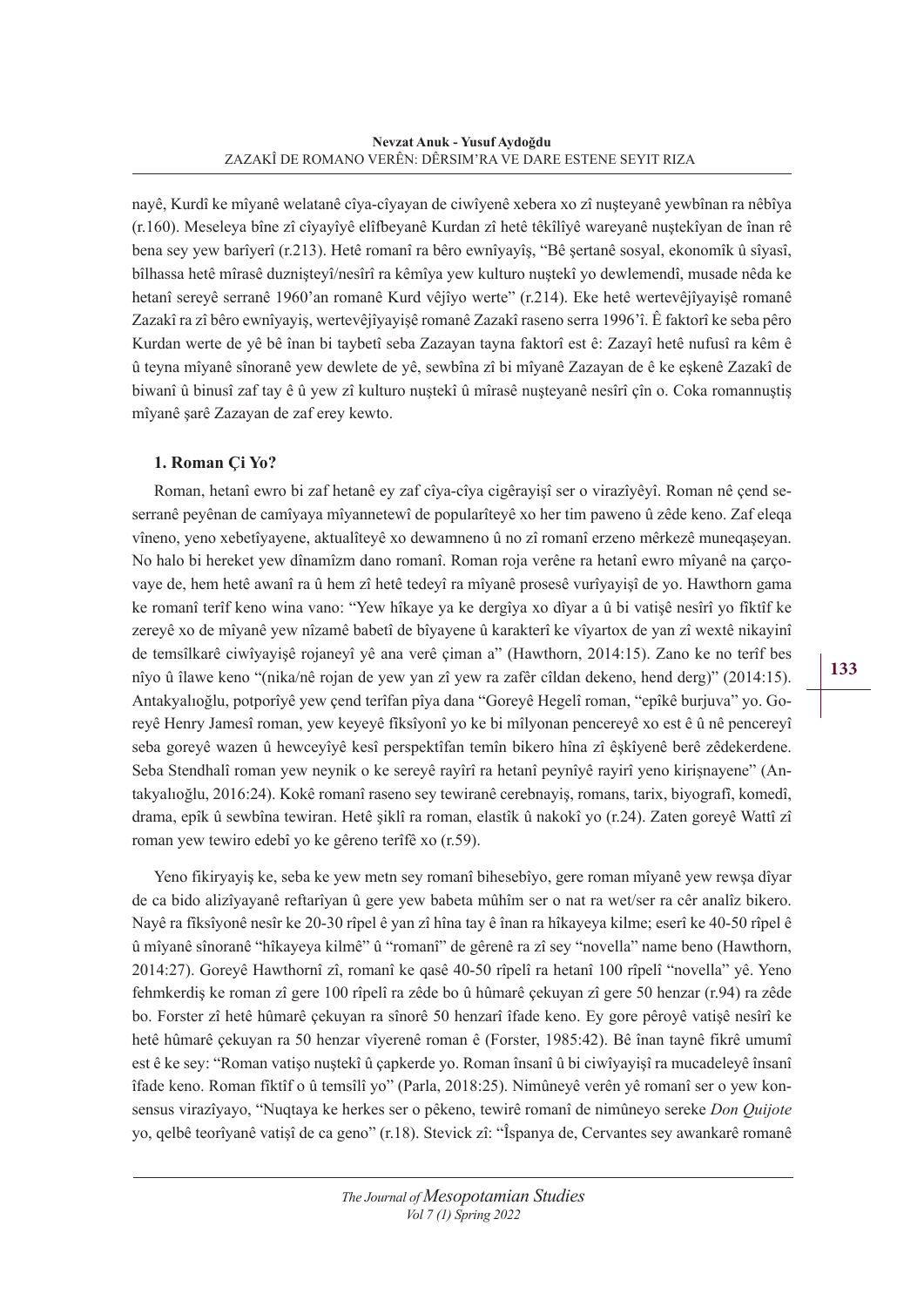Îspanyolî nêyero vînayene zî, seba ke sey romanî bêro hesabkerdene *Don Qoixote* (Don Kişot) (1605- 1615) de her sebep mewcûd o" (Stevick, 2017:8). Wina ke kitabê Cervastesî "Don Qoixote" nimûneyo verên yê romanî yo.

#### **2. Romano Verên Yê Zazakî**

Hetê tarixê edebîyatê Zazakî de teyamulo umumî no yo ke; romano verên<sup>3</sup> romanê ''Kilama Pepûgî" (Gündüz, 2000) yo. No roman hetê Deniz Gündüzî ra nusîyayo û 2000 de ameyo çapkerdene. Na xebate îddîaya newe erzena werte û na îddîayê xo zî sey yew fehmo wişk yê yewincîtî nî, seba akerdişê munaqeşeyêka newe erzîyena werte. Yeno zanayiş ke fikrê yewincîtî/verêncîtî miyanê xo de yew potansîyelo talukeyên zî est o. Xebatanê tarixê edebîyatan de yan zî xebatanê bîblîyorafîkan de her tim îhtîmalê neweyî est ê, beno ke siba yewna îddîa yan zî îhtîmal bivêjîyo meydan. Naye ra na xebate bi zanayişê nê îhtîmalî ameya hadrekerdene. Hetê kronolojîkî ra tarixê edebîyatê Zazakî de romano verên, goryeyê netîceyanê na xebate -o ke hetanî ewro kewto dest- romanê Mehmet Gülmezî yo. No roman 1996 de bi nameyê "Dêrsim'ra ve Dare Estene Seyit Rıza" (Gülmez, 1996) ameyo çapkerdene. Na îddîa, bi na xebate, hetê awanî ra bi analîzê metnê "Dêrsim'ra ve Dare Estene Seyit Rıza" ra bingehê xo do bigiro.4

No romanê Mehmet Gülmezî, metnêko 191 rîpelî yo û "krêşê netewperwerî" de yanî dîaspora de ameyo nuştene. Gülmez, surgunê xo ra wina behs keno: "Serra 1993 yine asma desû juyede, eve nêwastene welatra remu amune Awrupa. Hetave key tiya manen nêzon na halde bêçare Awurpa'de qıslaciune" (r.1). Nuştox bêzerre remayo bi Ewropa û bêçare yo nêzano hetanî çiwext o ca de maneno. Gülmez, 1987 de Dêrsim de beno endamê ÎHD'yî û dima 1992 de beno serokê ÎHD'yî. Hetê DGM ra çend rey yeno girewtene. Dima çareyê xo remayişê bi Ewropayî de vîneno û şino (r.1). No remayiş sey yew portreyê remayoxanê yan zî surgunanê Kurdanê bînan ver bi Ewropayî yan zî welatanê bînan o.

Mehmet Gülmezî sênî û çira no roman nişt? Motîvasyonê xo çi yo? Gülmez, armancê xo û motîvasyonê xo vervateyê romanî de eşkera keno. Goreyê ey derheqê Sêyîd Rizayî de gelek îddîayê xeletî est ê. Dewlete tepiştişê ey sey "Sêyîd Riza teslîm bîyo" yan zî "Sêyîd Riza wexto ke remeno Rusya tepişyeno" lanse kena. O zî nê îddîayan qebul nêkeno û goreyê zanayişanê xo û ê merdiman ke 38 dîyo, înan ra raştîya mesela musayo. Goreyê nê zanayişan zî roman de meseleyan terzê dekolonyal de bi ziwanê xo "Dêrsim'ra ve Dare Estene Seyit Rıza" de nuseno (r.5-6).

Metnê "Dêrsim'ra ve Dare Estene Seyit Rıza"'yî zere ra nusîyayo û hetê manayê polîkî ra yew armancê xo est o: "Ma kami me, çi hal der ime? Ma Sêy Rızay, Şahan Axay, Alişêri, Zerifa Xanıme ça eve zonê xo domononê xo rê qesêy nêkeme? Hermeta Dêrsimıza ke eskerê Tırki eve sungi pize

<sup>3</sup> Seba nê malumatan û edebîyatê Zazakî de qebulê romano verênî biewnîn nê xebatan ra: (Can, 2018:42), (Varol, 2015:50), (Akman, 2017:2615), (Akman, 2019:181)

<sup>4</sup> Gama ke na xebate erşawîyaybî kovare, no derheq de malûmatêko nuştekî mîyanê lîteratûrê Zazakî de çîn bî. Labelê prosesê nirxkerdişê hakeman de tezê doktorayî yê İbrahim Dağılmayî ya ke bi nameyê EDEBİYATO MODERN Ê ZAZAKİ (DEWIR, TEWIR U MEWZU) no mabên de qêdîya. Dağılma seba romanê verên yê Zazakî nê malumatan dano: "Dêrsim'ra ve Dare Estene Seyit Rıza (Mehmet Gülmez-1996): Ino eser, tesbitanê ma gore edebiyatê Zazaki dı romano verin o. Eser, fekê şahadan ra nusiyayo. U eser dı xısusiyeti tewırê virameyişi u biyografiki esti; labelê eser hetê piardışi ra roman o. Ino roman dı *hediseyi Dêrsim'i, 'Elewiyan ser nızdbiyayişêko negatif, sarewedartışê Dêrsimi, qırkerdış u dari dalıqnayişi* doruverê heyatê Seyid Rıza'yi dı nusiyayi. Bınê tesirê Tırkperesti dı Seyid Rıza çımanê ideolojiya dugel dı 'Dêrsim dı yo serêko asi yo.' Heto bin ra çımanê zaf Zazaperestan dı Seyid Rıza, yo rayber o." (Dağılma, 2021:85).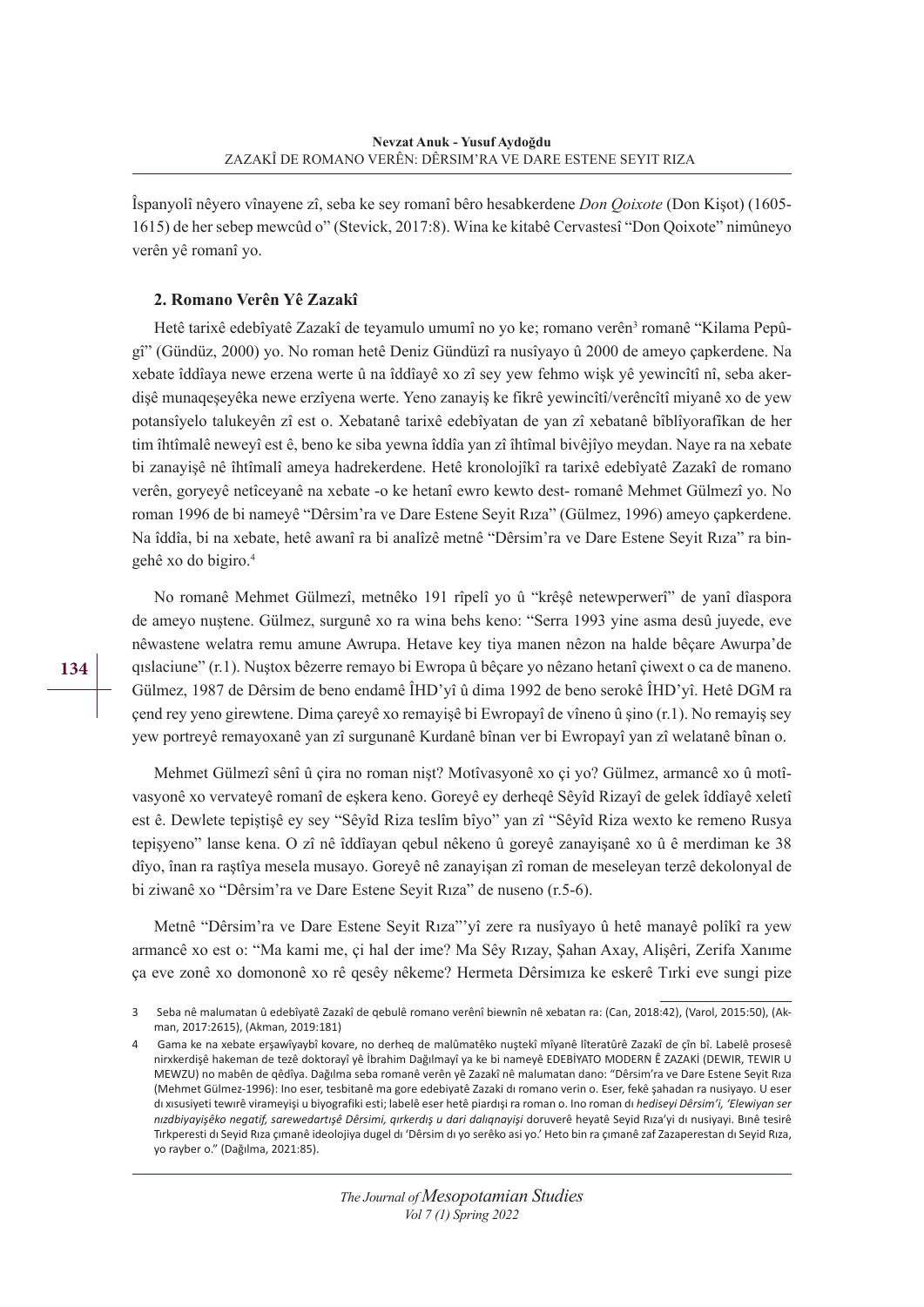#### **Nevzat Anuk - Yusuf Aydoğdu** ZAZAKÎ DE ROMANO VERÊN: DÊRSIM'RA VE DARE ESTENE SEYIT RIZA

ra domû veto, zırçayişê daye, vêyvika ke xo ra zalımû dest nêdo, est o Çemê Muzıri qirina daye, şin û şiwanû destanê Derê Laçi, Çewrê Kertê Buyêre, kelepçê destê Sêy Uşêni, layê vile Fındıq Axay, şan û şerefê Dêrsimi, kerdena tayê xayinû çınay rê eve zonê xo nêmusneme? Tarixê ma çınay rê eve zonê ma niyo?" (r.7). Destpêkê kitabî de qismê "vatena veri" yew vendo netewperwerîyo eşkera yo. Wendoxê xo rê weez dano ke wa wayîrê nasnamyê xo bivêjî, wa nasnameyê xo bîyarî vîrê xo û vano ke zilmo ke dewlete Dêrsim de kerdo "ez bi ziwanê xo" nusena (r.6). "Ziwano heremî wasitayo tewr mûhîm yê xaliqkerdişê/meydanvetişê vîrê netewî yo" (Jusdanis, 2018:78). Şarê xo dawet keno ke wa şar tarixê xo bi ziwanê xo biwano û bimuso. "(…) hema-hema bi şiklêko sîhîrin îlhamgirewtişê îmayanê netewî yê nasnameya dekolonîyalbîyaye/bêmetîngerbîyaye, newe ra averşîyayişê ziwanê heremî yo nîm-sîmyayî rê tim îştîraq keno" (Eagelton, Jameson, Said, 1993:76). Reyna armancê ey o yo ke cayî ke Dêrsim de tede qetlîamî bîyê û ê merdimî ke ameyê qetlkerdenê û ê merdimî ke îxanet kerdo şarê xo wazeno ke înan bikero yew vîr/hafiza/memorî. Roman no hete ra, Dêrsim 38 yan zî qirkerdişê Dêrsimî ser o awan beno û no zî do ameyox de mîyanê edebîyatê modernî yê Zazakî de bibo kanon. Axir edebiyat de, kanon zî tarixê miletî ziwanê dadî de qeyd keno (Jusdanis, 2018:89).

"Dêrsim'ra ve Dare Estene Seyit Rıza" roman o yan ney? No metn hetê krîteranê romanbîyayîşî ra her şertî ano ca. Rewşa rojane de terîfê romanî bi sînoranê zixman dîyar nîyo, labelê mîyanê nê metnî de aksîyono dramatîk, bi hîkayekerdişo edebî; hetê wext, kesan/şexsan, mêkanan/cayan, hûmarê rîpelan, mûndişê bîyayene, vatox û perspektîfê ewnîyayişî ra kriteranê tewirê romanî ano ca. Çîyo tewr muhîm bîyayeneyî, bi terzê hîkayekerdişî de û bi zîncîranê helqayanê bîyayene yew bînan ra bi merkezîyetê Sêyîd Rizayî de ameyê giredayene. Metnê "Dêrsim'ra ve Dare Estene Seyit Rıza" hetê awanî ra bi fîksîyonêkî edebî û bi fîksîyonê hîkayekerdene amêyo nuştene, ziwanê xo edebî yo. Hetê babete ra zî "Dêrsim'ra ve Dare Estene Seyit Rıza"*,* çend aşmê peyênî yê Sêyîd Rizayî (r.6) wextê serewedartişê/qirkerdişê 38î de hetanî îdamkerdişê ey ser o awan beno. Romanêko û tarixî û polîtîk o. No metn hetê wextê bîyayene ra neynikê şarê xo yo, 38 de rojaneyê (Jusdanis, 2018:86-87) qirkerdişê Dêrsimî yo. No hete ra no esero edebî, sey neynikê "nasmameya kolektîf" xîzmet keno û hîkayeyê înan îfade keno. (r.78) "Dêrsim'ra ve Dare Estene Seyit Rıza"'yî de nê temayî zaf asaye yê: merg, îxanet, heyfgirewtene/qesas, nasnameya netewî, Dersim/Kirmanciye û Elewîtî. Seba ke sînorê na xebate seba analîzê temayan teng o teyna nameyê temayan yeno dayene.

#### **3. Hetê Awanî Ra Analîzê Romanî**

Romanî, yan zî metnê romanan zaf hetan ra yenê analîzkerdene. Na xebate de romanê "Dêrsim'ra ve Dare Estene Seyit Rıza"'yî, hetê nê unsuranê awanîyan ra; "Mûndişê Bîyayene", "Qadroya Şexsan", "Mêkan/Ca", "Wext", "Perspektîf û Vatox", "Ziwan û Stîl/Ûslûb" û "Teknîkê Vatişî" do bêro analîzkerdene. Verê analîza nê unsuran zî kilmvateyê romanî do bêro dayene.

## **3.1. Kilmvateyê Romanî**

Romanê "Dêrsim'ra ve Dare Estene Seyit Rıza"'yî de ê meseleyê ke 1937-1938 de Dêrsim de bîyê, verê hetê dewlete ra tepişyayîşê Sêyîd Rizayî, bîyayeneyê ke hîrê-çar aşmê peyênî de bîyê yenê hîkayekerdene. Roman de des û hîrê sernameyî est ê. Meseleyî mîyanê nê sernameyan de ameyê hîkayekerdene. Sêyîd Riza yew karaktero kokim/extîyar o, qumandaro leşkerî yê şarê Dêrsimî yo. O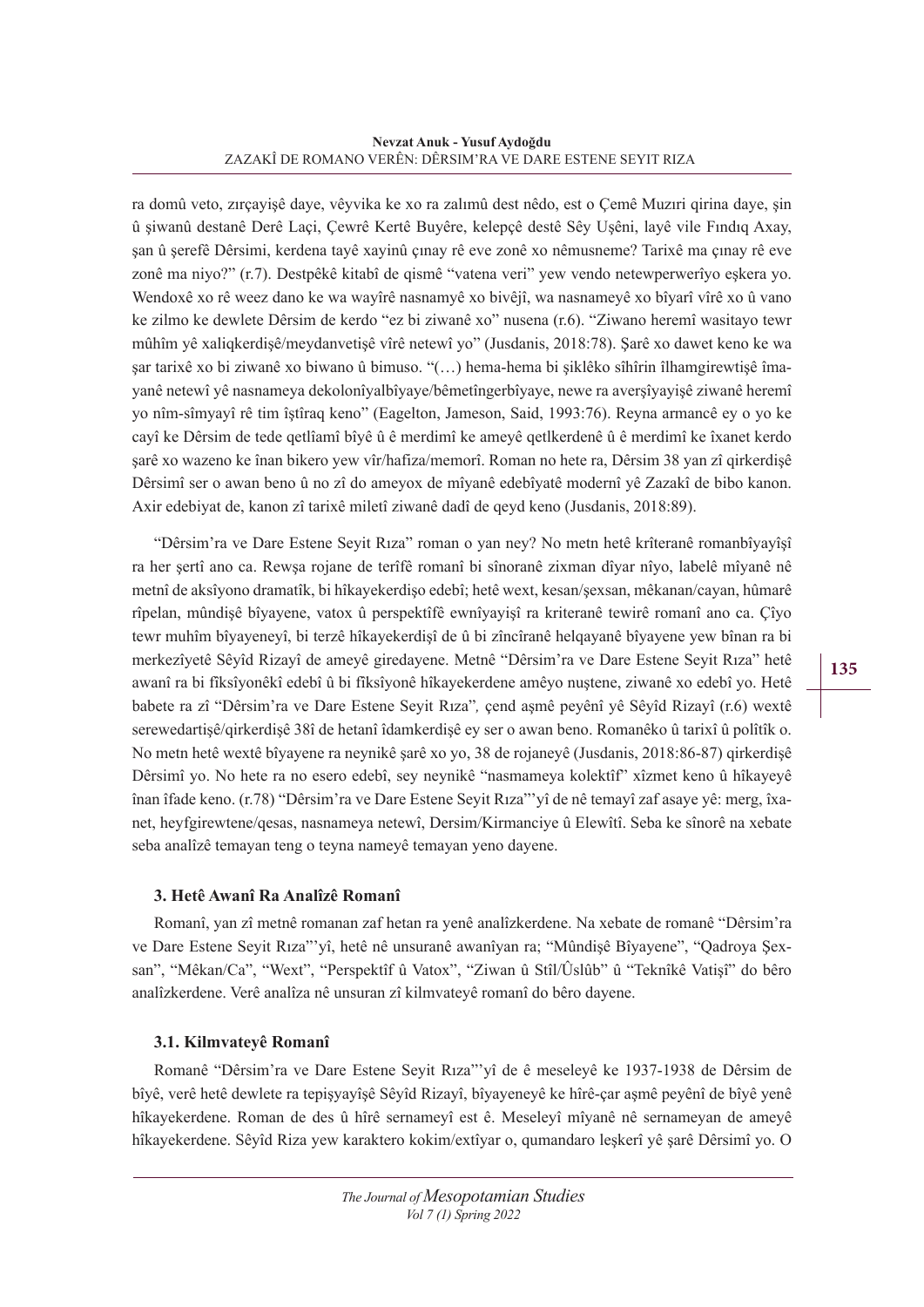hem zî hetê dînî ra mîyanê şarê xo de sey serokî yo û Dêrsim de duştê dewlete de mîyanê mucadeleyê çekinî de yo. Hetê dewlete ra zî Sêyîd Riza dişmen o sereke yo û gere bêro berterafkerdene. Roman dewa Sêyîd Rizayî Gogane de destpêkeno. O çax mîyanê înan û dewlete de şer her roj hîna beno pêt û dewam keno. Pêrodayiş gelek cepheyan de dewam keno. Dima Alîşêr, warzayê ey û Zerîfa Xanime bi organîzasyonê Qop û Zeynelî -ke nê merdimê Sêyîd Rizayî ye- yenê kiştene û sareyê înan birîyeno û seba pereyan teslîmê leşkeranê dewlete beno. Na bîyayene, têsîrêko zaf giran serê Sêyîd Rizayî de ana meydan. Hem dost û embazê xo vîndî keno hem zî embazê xo yê çekî mireno. Nê mergî zî bi destanê eqrebayanê ey bîyê û yew îxaneta girdî ci rê bîya.

Seba nê mergan û na îxanete, Sêyîd Riza nêtewetîyeno/damîş nêbeno û Gogane ra eşîra ke mîyan de yo goç keno. Gogane ra hetanî Pulê Çeqere ca bi ca bi kilm vinertişan şinê. Sêyîd Riza, Pulê Çeqere de Derê Laçînu de cinîya xo, tut û tornanê xo, hema pêroyê aîleyê xo vîndî keno. Hîris tenê eqrebayê ey hetê leşkeranê dewlete ra bi top, tifing û bombeyan bi şiklo fêcî yenê kiştene. Na mesele ra dima o û çend çekdarê ey leşkeranê dewlete de kewenê mîyanê pêrodayişî, gonî manenê û o ca ra remenê. Cuwapê di embazê Sêyîd Rizayî Dil Axa û Îvrayimê Memedî reyna bi îhbarê birarzayê xo Rayver Qopî hetê leşkeran ra yenê tepiştene. Leşkerî înan dewe ra genê û benê cayêko dûrî de mezelan danê kendene. Zereyê ê mezelan de bi destê leşkeran bi sungukerdiş yenê kiştene.

Têdima aîle û embazanê Sêyîd Rizayî ra merdimî yenê kiştene, no zî psîkolojîyê ey zaf keno xirabin. Yew halo winayin de Waliyê Erzıngani Fahri Özen nasê ey Cansel Axayî keno elçî û ci rê mektubêkî şaweno. Walî Sêyîd Rizayî dawet keno Erzingan û soz dano ci ke o do saxsalim agêro Dêrsim. Gama Sêyîd Riza nê dawetî ser o fikiryeno a sira embazê ey Şahan Axa û apê ey hetê Memê Pırçoy û Xıdê Lazê Lılêyî ra erzîyenê damê û yenê kiştene.

Nê meseleyî pêroyî şîyayişê Sêyîd Rizayî ser o têsîr kenê o qerarê şîyayişê Erzinganî geno. Sêyîd Riza rayîrê Erzinganî de verê Pirdê Alî Çavuşî de yeno tepiştene û fehm keno kê Waliyê Erzinganî ci rê dam nayo ro. Sêyîd Riza hetê leşkeran ra erzîyeno hepsê Erzinganî. Yew mude cuwapê ey benê Xarpêt û mehkema nîyena ro. Mehkema qerarê îdamê ey û hewt kesanê bînan gena. Îdam beno û meyitê ey cayê Ûnîversîteyê Firatî de yeno vêşnayene.

Mergê Sêyîd Rizayî ra dima tay îddîayî erzîyenê werte ke vanê Sêyîd Rizayî gama ke Şêx Seîdî sarewedarnayo destegirî ci nêdaya. Roman de duştê nê îddîayan de, hadirîyê leşkerî ke Sêyîd Rizayî dîyê yenê vatene. Seba destegê Şex Seîdî sereştişê leşkeran yeno fendkerdene labelê xebere yena ke Şêx Seîd ancîyayo şîyo Palu û coka hereket îptal beno. Ê îdayî zî yenê betalkerdene. Cuwapê warzayê Sêyîd Rizayî Zeynel, seba ke îxanetê xo poşman beno û reyna duştê leşkeran keweno mîyanê şerî û mireno. Qismo peyên de zî 1933 de hîkayeyê kiştişê lajê Sêyîd Rizayî Bava Îvrayîmî yena îfadekerdene û roman dima qêdîyeno.

## **3.2. Mûndişê Bîyayene**

Mundişê bîyayene, mîyanê metnî de yan zî vatiş de organîzebîyayişê bîyayeneyan o (MacKay, 2019:312). Reyna mûndişê bîyayene; yeno manaya îfadeyê pêroyî yê zîncîrê bîyayene ke bi baxê sebeb-netîceyî û bi rêzê anektod/epîzotî ameyê fîktîfbîyayene (Sayzek, 2015:45). Romanê "Dêrsim'ra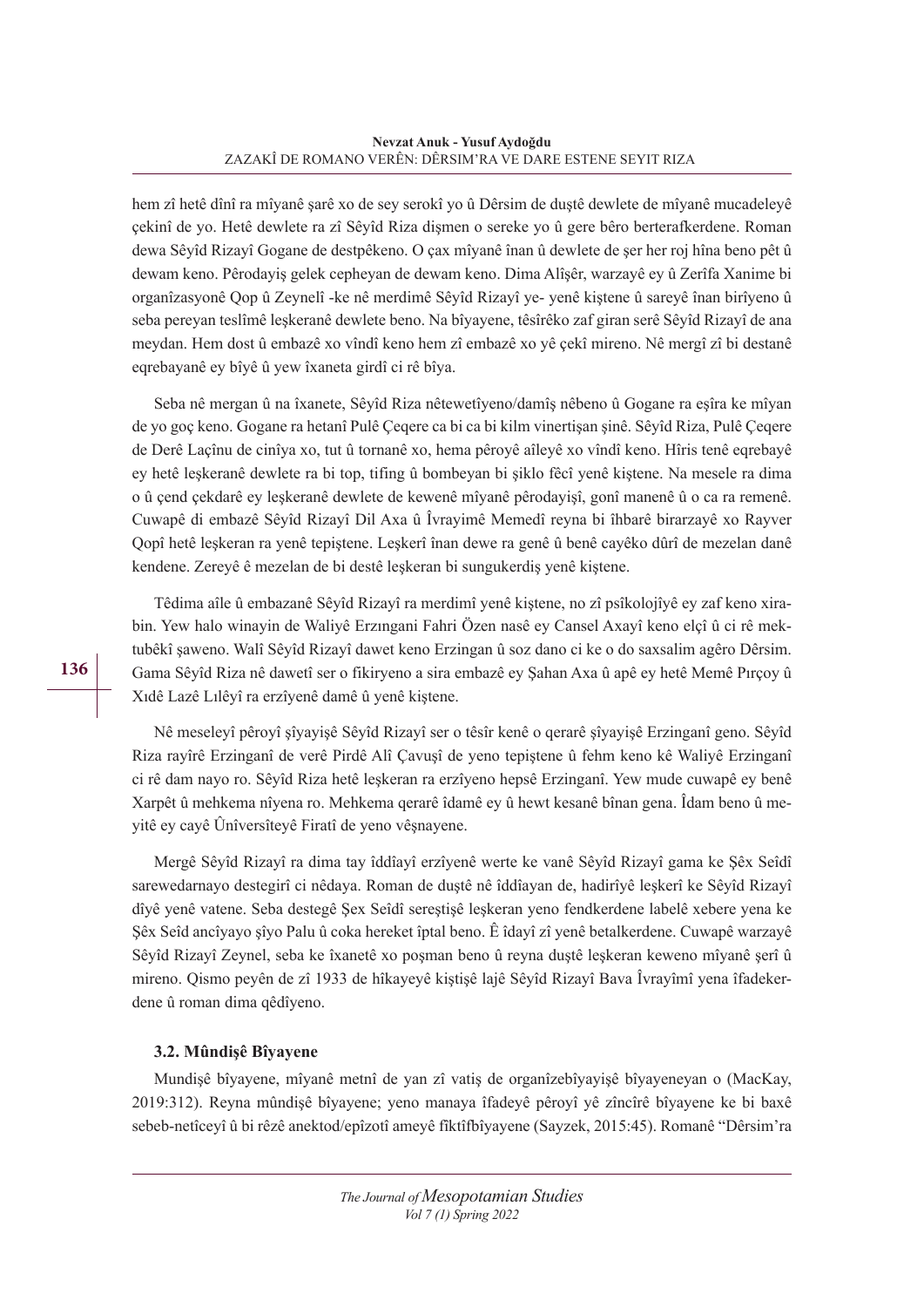ve Dare Estene Seyit Rıza"'yî de mundişê bîyayene, wextê bîyayenêyê 1938 Dêrsimî de, Sêyîd Riza merkezê romanî de sey weqaya esasî merkez de yo û seruvenê ey û ê merdimî ke dormaleyê ey de yê tewr û vinertişê înan, ê çî ke ameyê sereyê înan zîncîranê helqayanê bîyayeneyan anê meydan û zereyê yew pêroyî de yenê dayene.

No roman de vatiş/narasyon, dormaleyê Sêyîd Rizayî de; dormaleyê aîle/keye, eqreba, embaz û tayê merdimî ke eşîranê bînan ra yê de, wext de bi agêrayiş û averşiyayiş, bi zaf helqayanê bîyayeneyê xo ser labelê mundîşê bîyayene de bi yew pêroyî ameyo organîzekerdene. Fîksîyonê nê sernameyan, sey rêzê epîzotan êşkîyenê berê binamekerdene. Pêroyê metnî de mîyanê têkîlîyê sebeb û netîceyî de hîkayeyî binê çend sernameyan de û ca bi ca mîyanê wextî ke bê kronolojîkî de ameyê organîzekerdene.

Romanê de mûndişê bîyayenê, hetê Zeynelî -ke keyeyê Sêyîd Rizayî de bîyo pîl- û Qopî ra kiştişê embazanê Sêyîd Rizayî Alîşêr û Zerîfe Xatune destpêkena û hetê dewlete ra bi kiştişê Sêyîd Rizayî qêdîyena. No proses de tay bîyayeneyî ke hetê nuştoxî ra muhîm ê dormaleyê na bîyayeneya merkezî de ameyê dayene. Nê helqayê zincîrî bi nê meseleyan yenê pîyabestene: Sêy Rıza ve Alişêri ra Zuvini Vênenê, Sêy Rıza Bar Keno, Çimê Sêy Rızay Raya Şahan Axay ser o wo, Esker Dorme ro Sêy Rızay Cêno, Dewlete Sarê Sêy Rızay ra Ranêvêrena, Erzıngan ra Dı Elçi, Şahan Axa, Qop Damıda Newiye Dıme ro, Kelıda Sıy Rızay a Bıne Rijina, Dewa Xarpıti, Sare Wedardena Şıx Saidi de Dırsim, Zıyneli Aliyı Topi (Zıynel Top) ve Kistena Bava İvrayimi.

Nê parçeyî ke bi zaf zîncîran bi bîyayeneya merkezî ameyê girêdayene de wext kronolojîk nîyo. Nuştox ca bi ca goreyê hewceyî na bîyaneya merkezî hîra keno. No kontext de qismo ke bi sernameyê "Sare Wedardena Şıx Saidi de Dırsim" (r.157) o de, her çiqas nuştox sereyê romanî de vano no roman prosesê "Verê hetê dewlete ra tepiştişê Sêyîd Rizayî prosesê hîrê-çar aşmê peyênî" (r.6) do bêro vatiş zî 13 serrî ra ver (1925) agêreno. No êşkîyeno sey dûrîkewtişo/hîrabîyayişo nisbî bêro nirxkerdene. Bê na mesele, qismê "Kistena Bava İvrayimi" (r.184) de zî nuştox agêreno serra 1933'yî.

Romanê de yew nuqta est a ke sey kêmî êşkîyena bêro vatiş ke sere de nuştox vano roman esasen çend aşmanê peyênan yê Sêyîd Rizayî ser o awan bîyo, labelê fîksîyonê romanî de kiştişê Sêyîd Rizayî ra dima nê hîrê bîyayeneyî ameyê niştene; "Sare Wedardena Şıx Saidi de Dırsim", "Zıyneli Aliyı Topi (Zıynel Top)" û "Kistena Bava İvrayimi" (r.157-193). Hetê teknîkî ra seba ke fîksîyonê romanî seke nameyê xo de zî dîyar o romanê hîkayeyê Sêyîd Rizayî yo bi mergê ey biqêdîyêne beno ke hetê estetîkî ra û hetê hîsê rasteqînî ra mûndişê bîyayene hîna zixm û hîna weş bibêne.

## **3.3. Qadroyê Şexsan**

#### **3.3.1. Şexsê Serekî**

Mîyanê romanan de şexsê serekî, kesê tewr merkezî yê. Bîyayeneyî dormaleyê ey de yenê meydan. Seba înan nê nameyî zî yenê şuxulnayene: serkarekter, hêzo tematîk yo awankar, seregît, egîto eslî yan zî protagonîst (Şahîn, 2018:27). Roman hetê şexsan/karakteran ra zaf dewlemend o. Seba ke roman dormaleyê yew bîyayene ya cimatkî de ameyo nuştene, xo ra hetê na mesele zafê û nê wirdî hetan mîyan de şexsî normal o ke zaf bê. Labelê hetê rolê şexsê serekî ra roman de Sêyîd Riza, barîz yew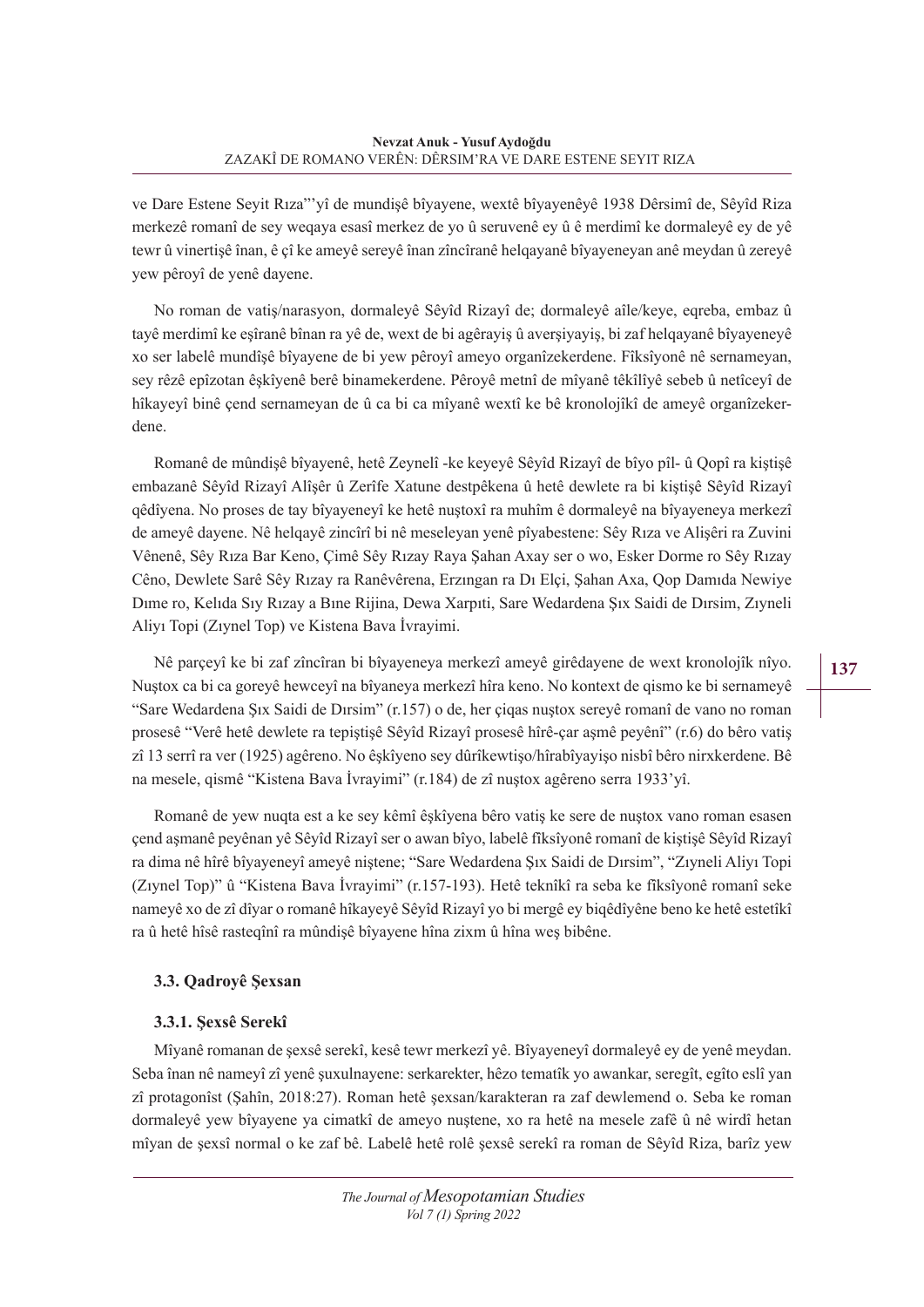karakter o û mîyanê şexisanê metnî de merkez de yo, tek o. Bîyayeneyî, êşkîyeno bêro vatiş ke dormaleyê ey de qewimîyenê. Karakterê Sêyîd Riza, mîyanê fîksîyonê romanî de di wesfê xo est ê; yew o serokê serewedartişî yo polîtîk o yanî qumandar o, yew zî o seroko dînî û ruhanî yo. Rayber o. Coka o, nê pozîsyananê xo yê serekîyan ra hêz geno û hetê qerargirewtişî ra yan zî hetê hereketkerdişî de fîksîyonê romanî û mûndişê bîyayene goreyê ey aver şina, şikl gena. Sêyîd Riza, mîyanê metnê romanî de hetê perspektîfê leşkerî ra, pêrodayişanê duştê leşkerê dewlete de pozîsyonê xo sewîyayeya serên de qomuta de ya. O mîyanê romanî de awankarê hêzê tematîkî yo. seba ke Sêyîd Riza yew cayo merkezî de yo coka mûndişê bîyayene, mêkanî, şiklê têkîlîyan û hereketî goreye ey yenê meydan. Mîyanê metnê romanî de sey Sêyîd Rizayî yewna karaktero wina asayî û sereke çîn o. Şexso sereke yo tek o yo.

Sêyîd Riza mîyanê metnê romanî de hetê dînî ra serok o û rayver o, heto bîn ra mîyanê eşîra xo de zî pîlê eşîrî yo û şer de zî qumandar o. Nê hîrê hêzî hetê qerargirewtişî de pozîsyonê ey hîna keno zixm. Sêyîd Rizayî rê hurmetê şarê xo zaf a. O tim biaqil û roşnvîr hesebîyeno. Mîsal; o, yewî ra seba mişewre fikrê ey perseno. Labelê cewabê persê ey wina yeno dayene: "Rayver, qeso ke aqılê to ser nêşi, ez çı zonen?" (r.18). Wina ci rê hurmet yeno mojnayene. Roman de Sêyîd Riza seba ke pozîsyonê ey mîyanê şarî de zaf zixm o, hetê dewlete de mîyanê dişmenan ra dişmeno tewr pîl o yo. No semed ra dewlete her tim wazena ke ey bikişo (r.32) yan zî êsîr bigiro. Seba nê pozîsyonê ey o, aîleyê ey û embazê ey her tim teqîpê dewlete de yê. Merdimê ey tek bi tek kişyenê dima cayekî de aîleyê ey pêroyî yenê qirkerdene teyna yew keynayê ey û di tornê keyna yê ey sax manenê. Ê bînî pêroyî mirene.

Pêroyê romanî de bingeyê esasî yê mucadeleyê Sêyîd Rizayî Dêrsim o. Dêrsim bi seserrano ke azad o labelê dewlete wazena ke Dêrsimî bigiro binê kontrolê xo û Sêyîd Riza zî duştê ney de bi çek mucadele dano. Heto bîn ra, tersê hetê dewlete ra qetilkerdişê Dêrsîmijan û tersê binê linganê dewlete de mendişê mêkananê dînî yê Elewîtî, Sêyîd Rizayî rê nuqtayê bingeyên yê mucadeleyê xo yê. Nirxê pîrozî û herema Kirmanciye ya ke bi merkezê Dêrsimî ya û têde elewîyî ciwîyenê xêza sor yê Sêyîd Rizayî ya.

Dewlete sareyê Sêyîd Rizayî dima ya (r.42). O û aîleyê ey tim wazîyenê ke bikişîyê yan zî bêrê esîrkerdene coka Sêyîd Riza zî tim û tim mecbur o ke cayê xo bivurno. No semed ra Sêyîd Riza hetê psîkolojî ra zaf xiraxin o û tim xo binê dewsî de hîs keno. Her roj mîyanê eqreba û der û dorê ey ra yew beno mîlîsê dewlete. Nê mîlîsî çiqas zêde benê o zî o qas keweno tengasî û cayê xo vurneno. Karekterê Sêyîd Riza, hetanê mergê xo mecbur o ke seba hewlîya Dêrsîmî, aîleyê xo, û însanan ke dormaleyê xo de ye bifikirîyo û îna talûke ra bipawo. Seba ê însanî ke bi ey rey de hereket kenê înan rê keweno têmîyan. No hal zî psîkolojîyê ey ser o yew dewsê barê giranî ano meydan. Bi taybetî no hete ra badê kiştişê aîleyê xo (r.73) keweno buhraneko giran. Sêyîd Riza hetê fîzîkî ra merdimêko extîyar o. Na extîyarî ra nêşkeno pîta hereket bikero, lez qefelîyeno, gama ke mecbûr bimano pîta hareket bikero ê merdimê zixmî ke verê ey de yê erzenê paşta xo û wina benê cayêko bîn (r.132). Seba extîyarîya ey ci rê "Rayverê kokımi" zî vajîyeno (r.87).

Sêyîd Riza, gelek pêrodayişan ra bi paştgirîya merdimanê xo gonî vêjîyeno qet brîndar nêbeno. Badê vîndkerdişê dost, eqreba û merdimanê xo duştê dewlete de neçar vîneno, dima qenaat ano ke ê merdimî ke dormaleyê ey de merdê ridê ey ra merde. A sira de waliyê Erzinganî Fahrî Ozen, Sêyîd Rizayî rê bi wasitayê Cansel Axayî yew mektub şaweno. Mektubê xo de vano ke ez wazena to û heyetê Mistefa Kemalî bîyarî têhet û soz dano cı ke o saxsalîm do agêro keyeyê xo (r.114). Sêyîd Riza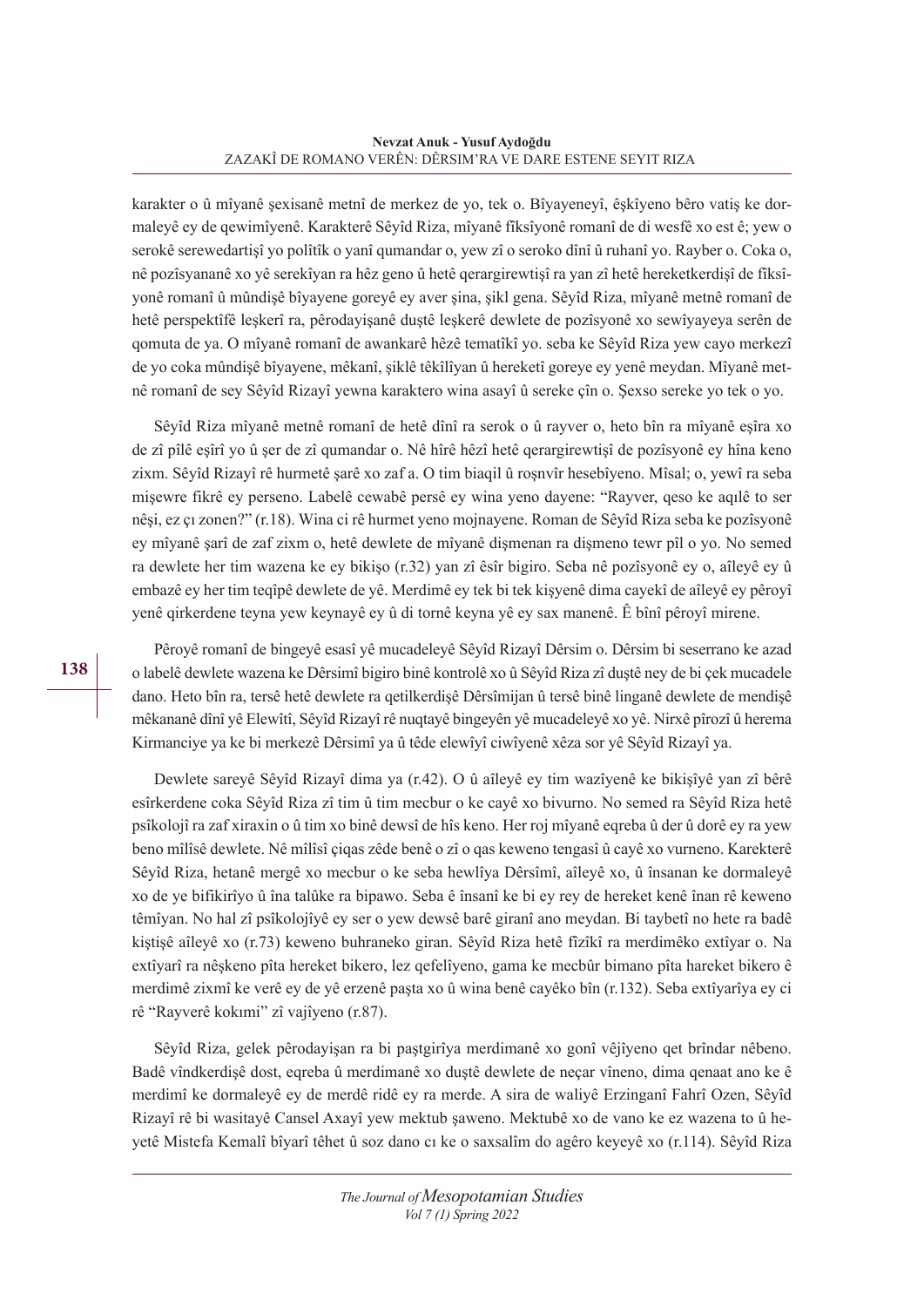na mesela ser o der û dorê xo de qalî keno û fikrê înan geno. Bawerîya kesî bi walîyî ra çîn a labelê na mesela de qerar Sêyîd Rizayî rê verdenê. Sêyîd Riza meseleyê Dêrsîmî de xo berpirsîyar vîneno û no û wazeno ke no şîyayişo xirab bivurno "ez serva xêra Dêrsimi sona Erzinga. Wastena mı a wa ke eve xevera xêre pêyser racêri beri Dêrsım" (r.132) vano û dima qerar geno ke şêro Erzingan (r.130). Pırdê Alî Çawişî de leşkerî ey û di merdimanê ey Rizê Bêrtî û şuwanê Sêkîna Wêlîyî tepişenê. Sêyîd Riza o ca de fehm keno ke kewto dame. Ê wird merdimanê ey serbest verdenê û Sêyîd Rizayî benê erzenê hepsê Erzinganî. Dima ey şawenê Xarpêt. Vêjîyeno mehkema, Sêyîd Riza û hewt kesî cezayê îdamî genê (r.153). Sêyîd Riza darê dardkeneyî de kursîyê xo binê linganê xo ra xo bi xo erzeno. Mireno û meyîtê ey cayê Ûnîversîteyê Firatî de vêşnenê (r.156).

## **3.3.2. Karakterê Normî**

Mîyanê romanî de karakterê normî kêmîyê şexsê serekeyî temam kenê (Korkmaz, 2015:237), karakterê dûz zî benê bi buût yan zî xorîn zî benê û ey seba caardişê yew armancî sey aparatî yê (Harvey, 2017:181). Romanê "Dêrsim'ra ve Dare Estene Seyit Rıza"'yî de çend kesî taybetîyanê karakterê normî de yê. Nê kesî dost û eqrebayê Sêyîd Rizayî yê. Hela teng de verê ey de yê, pîya hereket kenê, pîya mişewre kenê, fikranê xo vanê. Mîyanê nê karakteran de sere de lajê Sêyîd Rizayî Şix Hese (r.45) û Bakê Alê Qolî (r.19) yenê, nê wirdî hetanî mergê xo Sêyîd Rizayî rey de hereket kenê û têhet de yê. Mistê Alê Qolê û Rizê Bêrtî (r.18) zî hetanî ke Sêyîd Riza tepişyeno ey de hevaltî yarenî kenê, û tim seba hewlîya û saxîyê ey mucadele kenê. Hema-hema sere ra hetanî peynîyê romanî verê ey de yê pîya kewenê pêrodayişan ta ke Sêyîd Riza tepişyeno hama cêser kewenê.

Bê nê kesan; her çiqas sereyê romanî de bikişîyê zî Alîşêr û cinîya ey Zerîfa Xatune bi Sêyîd Rizayî de embazê nizdî yê (r.10). Sêyîd Riza bi mêrgê nê wirdan zaf qeherîyeno. Şahan Axa (r.53) yew karaktero normo asaye yo bîn o. Têkîlîya ey û Sêyîd Rizayî zaf pêt a û embazê yewbînan ê. Sêyîd Riza zaf qiymet dano ey û o hevalê dawa yê Sêyîd Rizayî yo. Mergê Şahan Axayî zî zaf têsîrê xo serê Sêyîd Rizayî de bena. Bê înan ê ke norm karakterê labelê mîyanê metnî de zaf rey vîyerenê ney ê: birayê Sêyîd Rizayî Seyid Axa -Babîyê Rayver Qopî yo- Memedaliyê Musıri, Hemê Boxi, Rayverê Qoçi, Rızê Boxi, Memê Bêji, Dıl Axa, Cansalê Bavû, Ali Avaşi, Ceniya Pir Heseni. Nê merdimî şerê 38î de tim desteg danê Sêyîd Rizayî hetê ey genê û pîya mucadele kenê. Seruvenê Sêyîd Rizayî rê û dawayê ye rê eleqayê xo pozîtf ê.

Zeynel Top, birarzayê Sêyîd Rizayî yo. Badê mergê pîyê ey Sêyîd Riza ey keno weye û keno pîl. Sere de karaktero norm o dima Qop bi teklîfê pere û pulî (r.19) ey xapîneno û keno mîlîsê dewlete (r.16). Zêynel meselayê kiştişê kerwayê xo Alîşêrî, cinîya ey Zerîfe û birarzayê ey de mîyanê organîzasyonî de yo û Qopî rey de hereket keno. Bi no vurîyayiş Zeynel Top zî keweno dilqê karakterê kartî. Dima pêynîyê romanî de zaf poşman beno û reyna duştê leşkerê dewlete de pêrodayiş de yeno kiştene. Bi nê agêrayişî peynî de reyna beno karakterê normî.

Teslîm sereyê romanî ra taybetîyanê karakterê normî de yo. O zî bi teklîfê Qopî: "Qumendarê ordi soz do mı sıma ke Sêy Rızay teslim kere, esker pey ser oncino sono. Ha wes, ha merde, ferq nêkeno. Alişêr ve Sêy Rızay bi sevevê miletê Dêrsimi. Eke tı nayê qewıl bikerê, Dewlete zof zernû dana to. Koti vana, to rê uza qonax virazena. Ma ki to zewezneme" (r.86) beno karaktero kart (r.86). Dima seba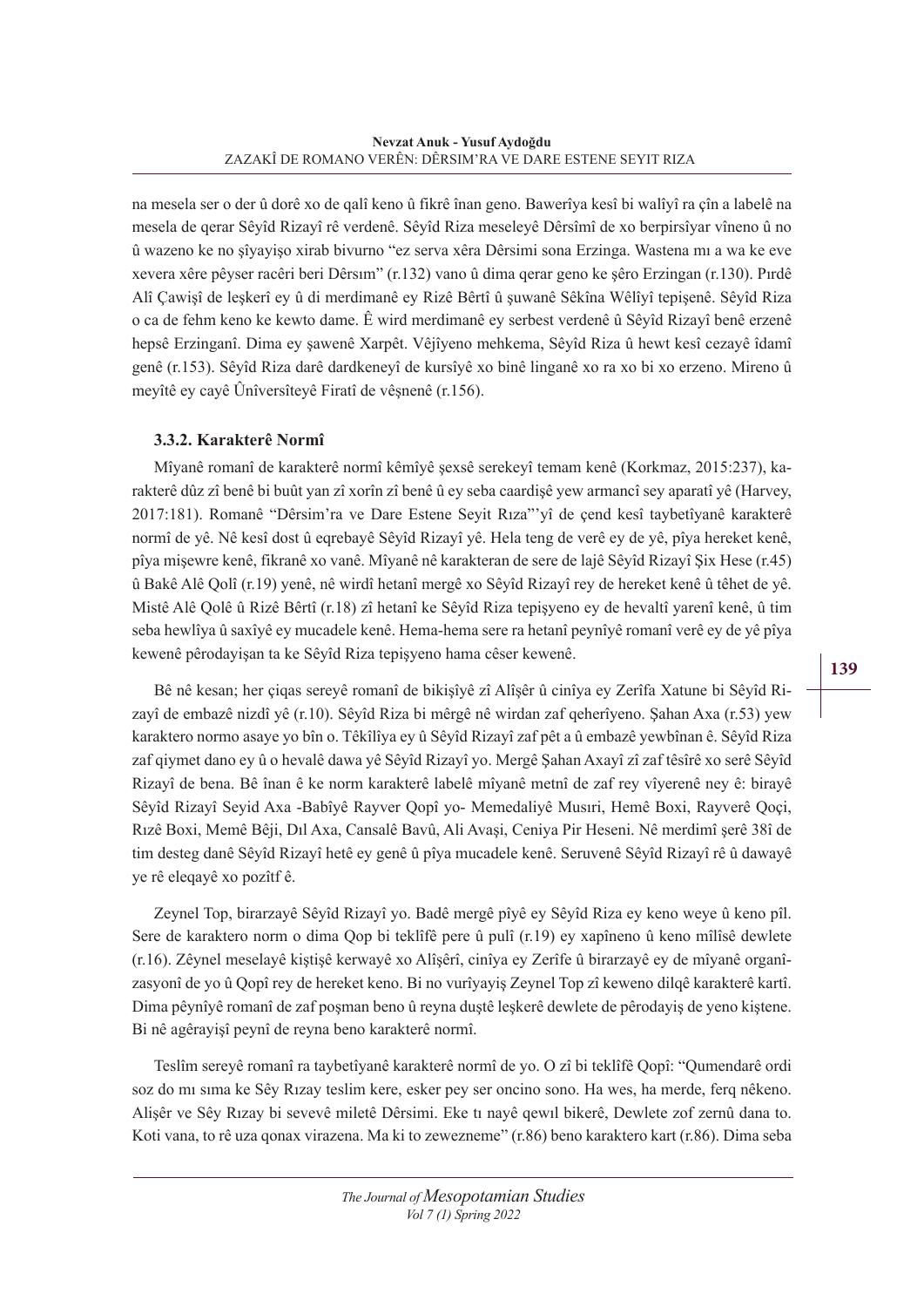kiştişê Sêyîd Rizayî firsend paweno (r.87). Ali Avaşi, îxanetê Teslîmî ya hesîyeno û nê halî ser o Sêyîd Rizayî xeberdar keno. Sêyîd Riza tedbîrê xo geno û nêverdeno Teslîm ey bikişo. Zeynel û Teslîm nê vuryayişan mojnenê. Nê wirdî zereyê romanî de hetê karakterî ra proseso dînamîk de yê û vurîyenê.

#### **3.3.3. Karakterê Kartî**

Karakterê kartî temsîlê tek yew karakterîstîk ê. Se beno wa bibo nê karakterî nêvurîyenê, yew taybetîya înan est a (Harvey, 2017:181). Duştê şexsê sereke de karakterê hasim ê (Şahin, 2018:28). Romanê "Dêrsim'ra ve Dare Estene Seyit Rıza"'yî seba ke mîyanê yew prosesê bîyayene ya cematkî de vîyereno hetê her tîp karakteran ra dewlemend a. Hûmarê karakteranê kartî zêde ya. Mîyanê nê karakteran de yew awanîyo dilengez est o. Goreyê nuştoxê romanî hetêkê înan ê ke Dêrsîmij ê yan zî eşîr ê û duştê şarê xo de miyanê îxanetî de yê û seba pere, zern û milkî (r.15) dewlete rê mîlîsî kenê yê. Nê merdimî pêrodayiş de hetê dewlete kenê. Vatox nê merdiman sey "bêbexti" (r.122) "qehponê çêyi", "bêbextê Dersımi", "Kırmancê xayıni" (r.121) îfade keno. Mîyanê na grube de sere de lajê birayê Sêyîd Rizayî Rayver Qop (r.14) yeno ke o kiştişê Alîşêr û Zerîfe Xatunî organîze keno, sareyê înan seba pere ci ra keno. (r.23) Qop, bê kiştişê înan kiştişê zaf Dêrsîmijan de zî mesul o.

Ê merdimî ke Qopî rey de hereket kenê sey; Usê Xıdê Murti, Efendi, Mıstê Tornê Surê, Calê Usê Feri mîyanê na grube de yê (r.19). Memê Pırçoy û Xıdê Lılê Veroji zî karakterê hasim/neyar ê. General Abdullah Alpdoğan, Albay İsmail Hakkı Tekçeyî rê yew nuşte şaweno, cewabê nê nuşteyî de "Dersim ileri gelenlerinin ortadan kaldırılması için sınırsız para kullanımı serbesttir." (Seba werte ra wedartişê merdimanê serekeyanê Dêrsimî rê xerckerdişê pereyê bêsînor serbest o.) (r.117) nuseno. Memê Pırçoy û Xıdê Lılê Veroji nê nuşteyî ra dima seba kelleyê Şahan Axayî "onun kafasını getirdiklerinde ağırlığınca altın verileceği" (Gama ke sareyê ey bîyarê, qasê giranîyê ey do zerdî bêrê dayene) (r.118) vajîyeno. Nê wirdî embazê Sêyîd Rizayî Şahan Axayî hewn de bi îxanet kişenê. Dima vend danê Apê Şahanî û ey zî erzenê dame û kişenê (r.123). Bırayê Xıdê Lılê Veroji sareyê înan bi darîye birneno û beno teslîmê qumandarî keno, qumandar zî nê sareyan şaweno Xozat. Cuwapê Hesen Axa, İvê Mistê Sate, Memê Pırçoy û Xıdê Lılê Verojiyî têdima bi yew gule hîrê heman zî kişeno û qesasê Şahan Axa û Alîşan Axayî geno (r.124). Bê nê karakteranê kartî teynê kesî est ê ke sey (Pilê Qurêsû) Ali Efendiyê Qılaçiye, Qasımoxli Munzur, İvê Mıstê Sate, Efendi Tornê Sure, Memed Axayê Sate yê. Êşkîyeno bêro vatiş ke nê karakterê kartî ke Dêrsîmij ê û hetê dewlete de ca genê, zafane ê merdimî ke duştê dewlete de yê înan îxbar û teqîb kenê, gonî yan zî merdê teslîmê dewlete kenê û seba nê gureyan zî pere, zerd, ersa û milk genê yan zî hetê dewlete ra heyatê xo genê binê garantîye. No qeyde zî mîyanê romanî de benê karakterê kartî.

Hetêko bîn de gruba karakteranê kartî ya bîne est a ke na grube dîrekt dewlete temsîl kena. Nê şexsî wezîfedarê resmî sey leşkerî, amîrê îdarî yan zî memurê dewlete yê. Nê şexsî hetê vatoxî ra sey şexsanê negatîf lanse benê, înan ra hes nêbeno, sey dişmenî yenê dîyayene. Îfadeyê sey; "kincegewrî" (r.113), "ordiyê zalımi" (r.54), "kafıri" (r.146), "eskerê Tırki" (r.15), "goneweri" (r.143), "eskerê munkuri" (r.72), "kesaxûr" (r.194) û "terteleci" (r.162) manaya xirabin/negatîf de înan ra yenê vatene. Mîyanê nê karakteran ra a doneme sere de ê ke Dêrsim, Xarpêt û Erzingan de dewlete temsîl kenê yan zî bi nameyê dewlete xebetîyenê sey; Usteymen Nazmi Sevgen, Yarbay Cevdet Çetin, Mufettişê Umumi 4'ıne General Abdullah Alpdoxan; "Gonewerê Xarpêti" Avdıle Paşa (r.143), İhsan Sabri Çağlayangil,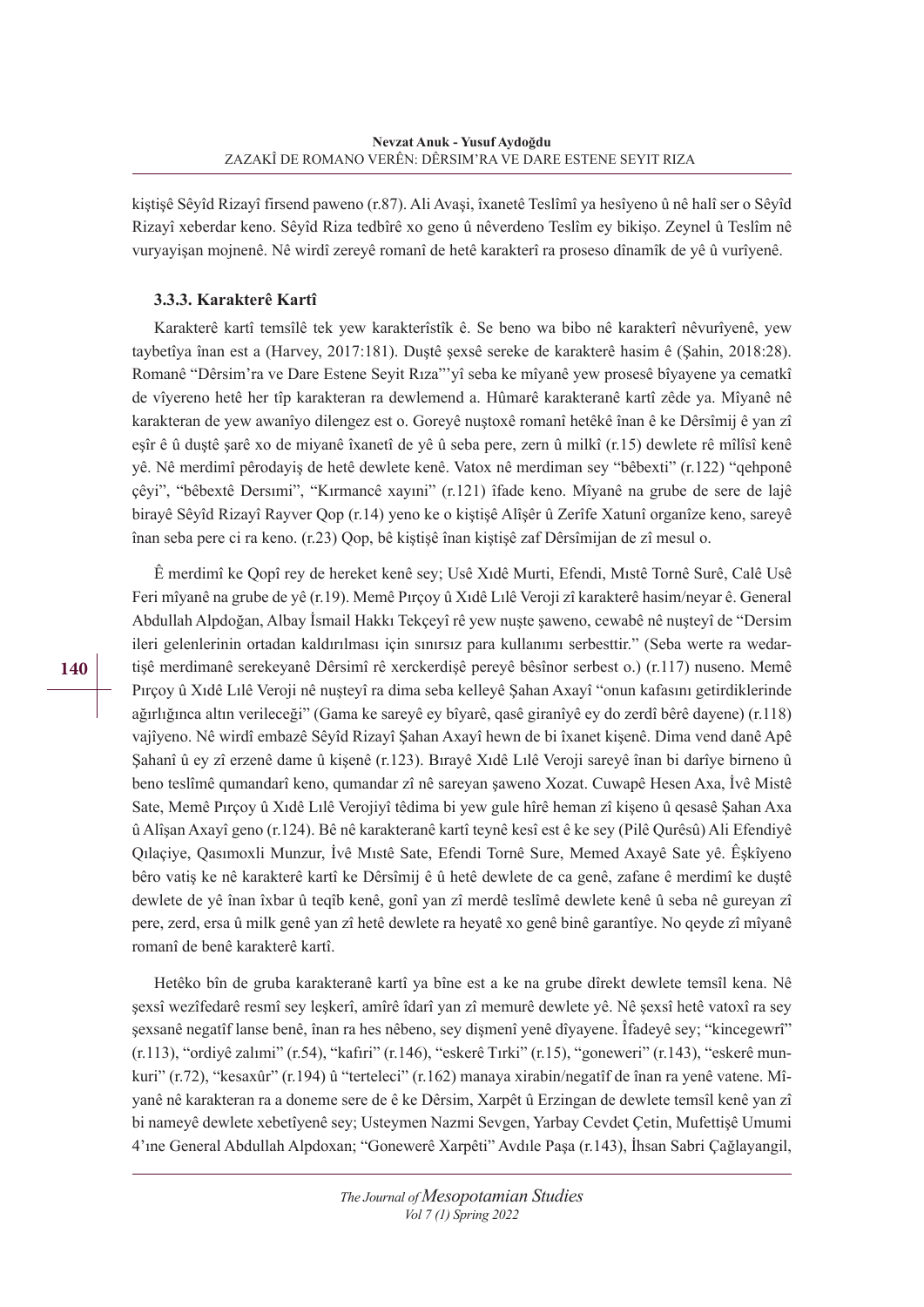Valiyê Erzıngani Fahri Özen, Albay İsmail Hakkı Tekçey, Qumendar, Yuzbaşi, Qumendarê Tumena 17'ıne General Kamil (r.14) mîyanê ne gruba karakterê kartî de ca genê. Nê kesî bi nameyê dewlete hetê tesîsê nîzamî ra seba bertarafkerdişê ê merdimanî ke Dêrsîm de duştê dewlete de mucadele kenê wezîfedar ê. Nê şexsî mîyanê metnî de hetê asayene ra dereceyê xo cîya-cîya bo zî duştê Dêrsimî de, duştê Sêyîd Rizayî de yan zî duştê hetgiranê Sêyîd Rizayî de hêzo hasimî temsîl kenê.

## **3.3.4. Karakterê Fonî**

Karakterê fonî mîyanê metnî de sey dindananê çerxê yê (Harvey, 2004:173). Seba dayişê fotografê sosyalî unsurê dekoratîf ê. Seba hîsê raşteqînî sey fonî yê (Korkmaz, 2018:22). Hetê mûndişê bîyayene û babeta romanî ra mîyanê romanî de zaf kesî est ê. Nê kesî mîyanê fîksîyonê romanî de şexsê ke fotograf temam kenê yê. Têsîrê xo serê aksîyono dramatîk de tay o, yew halî temsîl kenê û yew hetî yê. Xorînîya nê şexsan çinî ya. Romanê "Dêrsim'ra ve Dare Estene Seyit Rıza"'yî de karakterê fonî zî gelek zaf ê. Nê şexsî yew lîsteyo derg anê meydan: Lazê Uşênê Kergu, Usê Keleci, Lazê Colıgi Baytar Nuri, Anıke, Memê Bêji, Reşık Uşê û cinîya ey Sêkina Xatune (s.40,115), Alirıza, Bira İvrayim, Rêşık Uşênı, Şıx Hesenê Sıleman Axay, Lilê Piri, Alişan Axa, Usıv Axayê Laçinu, Sey Uşê, Aydın Axa, Çêna Şıx Heseni Nare û Leyla, Beser Xatune, Lıl Axa, Çulê, Lılê Piri, Besere, Ali, Usên, Ali Ferat, Qeme Axa, İvrayimê Memedi, Xıdê Naze, Sêydaliyê Heveşi, Momıd, Rızayê Sêy Xeyloy, İvrayimê Xıdê Mıstê Sate, Memê Hure, Hêyder Axa, Hesen Axa, Memê Hure, Diyab Axa, Torna Cênc Axay, Feratê Aliyê Kureki, Xıdê Sıli, Kalmem, Bese, Axayê Fidane, Usênê Seydi, Memê Mılê Pıtê Uşêni, Mistefa Kemal, Gardiyan Mıstefa, Emniyet Muduri, Şêx Seid, Baytar Nuri, Ali Axayê Kalu, Gulê Ali, Ceniyê Şey Uşêni, Sêy Latif, Salman Axay Memli, Lazê Sıleman Axay Memed, Lazê Çoki, Lazê Hesen Axay Xıdıkan, Tornê Rızayê Wêli Bakê Momi no lîste de ca genê. Nê şexsî zaf nêkewenê mîyanê dîyalogan yan zî teyna nameyê înan ra behs beno. Nê karakterî yew yan zî yew çend sahneyan de asenê û seba ke zaf fonksîyonê xo çîn ê sey karakteranê fonî êşkîyenê bêrê îfade kerdene. Zafîya nê karakteran seba fîksîyonê romanî û hîsê bawerkerdişî muhîm ê.

# **3.4. MÊKAN**

#### **3.4.1. Mêkanê Derûdorî**

Mêkan mîyanê fiksîyonê romanî de unsurêko muhîm o. Karakterî bi mêkanî ra têkîlîyan nanê ro. Serê mêkanêkî de ciwîyenê. Romanî serê yew mêkanî de vîyerenê. Mêkan cayo ke estbîyayişê însanî ser o ca geno o ca yo (Korkmaz, 2017:9). Mêkanê derûdorî cayêkî merdim ser o şino yo (Korkmaz, 2015:59). Serê dinya de her ca beno mêkanê romanî. Roman hetê mêkanê/cayê derûdorî ra gelek dewlemend o. Şer, yew coxrafyaya hîra de dewam keno, coka cayî zî zaf vîyerenê. Mobîlîzasyon zaf o hareket zafo coka cayî zî zaf vîyerenê. Roman hetê coxrafyayî ra manayo hîra de bi taybetî herema Dêrsimî de vîyereno. Qeza, dew, mezra, koy, çem, pir û cayê pîrozê dînî yê Dêrsimî mîyanê metnî de derg û dila ca genê. Hetê fîksîyon û hîkayeyî ra roman zaf cayan de vîyereno çimkî Sêyîd Riza û merdimê xo tim cayê xo vurnenê û mobîl ê. Mîyanê romanî de nê cayan de sahneyî vîyerenê. Mêkano verên, nizdîyê dewa Sêyîd Rizayî Axdadî de Gogane (r.9) de destpêkeno. Nizdîyê Gogane de bi nameyê Hewsê Kalikî yew ca est o. Mezelê kalikê Sêyîd Rizayî tîya de yê. O mişewreyanê xo zafane tîya de keno û no ca ci rê pawte yeno hîsê nê cayî ey rê rind o û zafane tîya de maneno.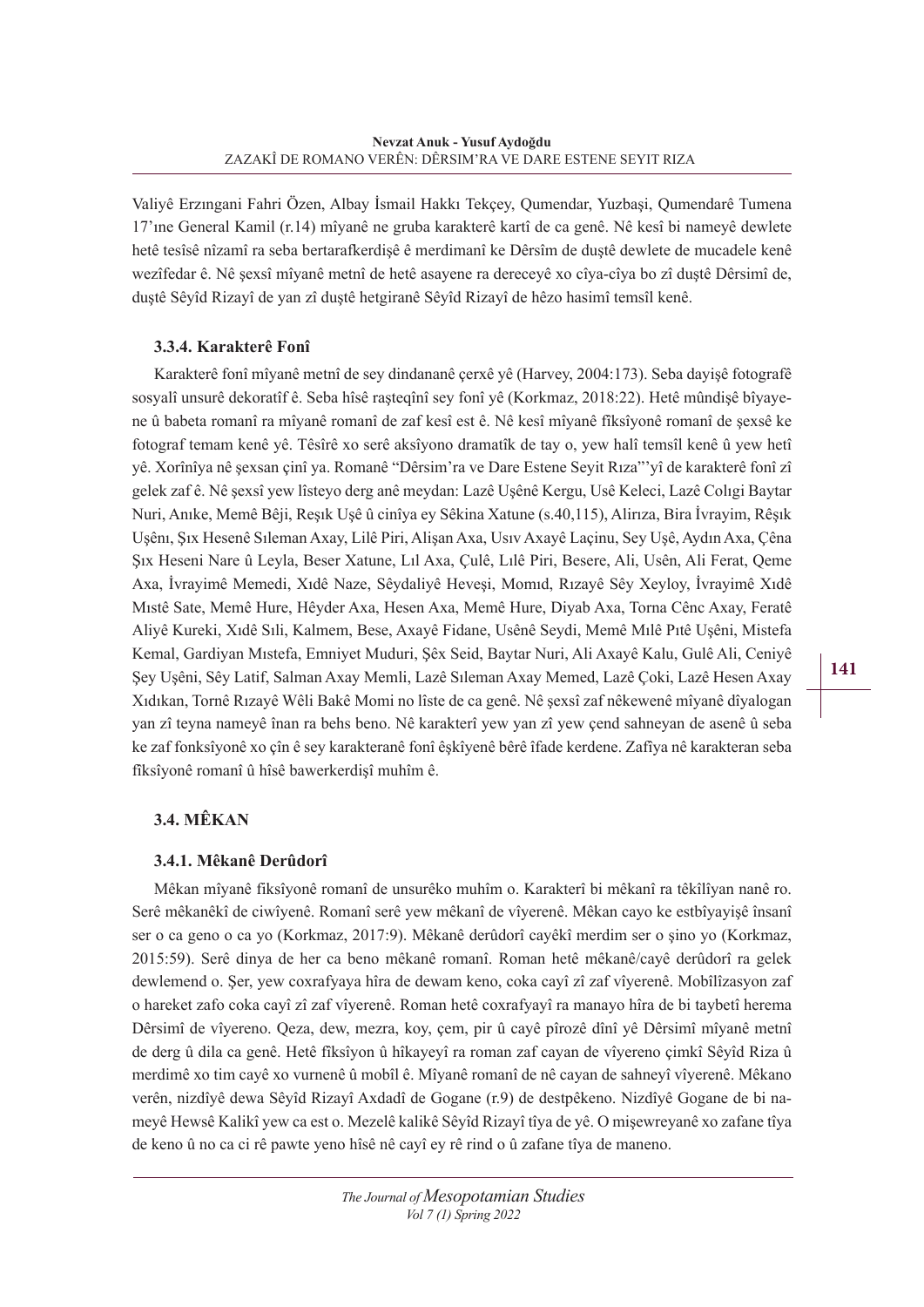Kiştişê Alîşêrî ra pey Sêyîd Riza Gogane ra qerarê şîyayişî geno. Bi destê eqrebayanê xo kiştişê Alîşêr û Zerîfeyî ci rê giran yeno û nêwazeno êdî tîya de bimano "wertê na aşira terese ra vêjime" (r.33) vano. Koç wirzeno û şinî Pîrbabû. O ca ra ver bi Ortinige şinî û Çemê Munzurî vîyerenê şinê Şorşıvank. Tîya de çend roje manennê û derbasê Birdû benê. O ca de mintiqayê Pulê Çeqere de nanê ro. Pulê Çeqere mîyanê metnî de mintiqayêka mûhîm a. Tîya de heremê Derê Laçînû de leşker dam erzeno û hema pêroyê ferdê aîleyê ey tîya de bi destê leşkeran yenê qirkerdene (r.73). Sêyîd Riza û çend merdimê xo Pulê Çeqere de bi leşkeran rey de kewenê pêrodayiş û dima beno tarî û tîya ra donî vêjîyenê. Mêkanê Sêyîd Rizayî Pulê Çeqere ra dima vurîyeno şinê Zimagîye. Tîya ra zî şinê Tilage. Tîya de hesîyeno pey ke merdimê xo Teslîm do ey bikişo û o ca ra zî vêjîyeno tepya şino Gogane (r.89). Gogane seba Sêyîd Rizayî hetê ewlekarî ra cayêko baş o. Xo tîya de ewlehî de hîs keno û o badê her talûkeyî yeno no ca û yew mude tîya de maneno.

Dêrsim de gureyî her roj benê xirabin, o çax Cansel Axa mektubê walîyê Erzinganî ano dano ci. Dima Sêyîd Riza û di merdimê xo şinê ver bi Erzingan şinî. Verê Pirdê Alî Çawişî (r.135) de yenê tepişnayene. No ca na raywanî de cayêko mûhîm o Sêyîd Riza hewa ewîl tîya de leşkeran de yeno têhet û damê walîyî fehm keno (r.144). Tîya ra pey leşkerî ey benê Hepsê Erzinganî. No mêkano newe de yew wext maneno. Dima ey benê Xarpêt û hetanê dardkerdişê ey Xarpêt de yo (r.145). Xarpêt seba ke Sêyîd Riza tede merdo û ameyo vêşnayene mêkanêko mûhîm o reyna. Labelê nuştoxî no hete ra yew xorînî nêdaya nê mêkanî. Mêkano bîn yo mûhîm zî mixaraya Alîşêrî ya. Alîşêr û cinîya û birarzayê ey tîya de yenê kiştene. Yew sahneyo dramatîk tîya de vîyereno.

Roman hetê mêkanan ra zaf dewlemend o labelê her mêkan mîyanê romanî de zaf rey nêvîyereno. Nê mekanî ke kesî mîyanê mûndişê bîyayeneyî de ser ra vîyertî û şîyî zaf ê. Mîyanê fîksîyonî de bê mêkananê xorîyan mêkanê bînî zî wina yê: Mıti, Meras, Dewa Pile, Kertê Askıregi, Pancılas (r.13), Koyê Sıncıkê, Sovge, Avgasor, Koyê Bokırê, Çemê Mızuri, Mazgêr, Pax, Koyê Zêle (r.14), Koê Sıpêy, Pulê Topestoxi, Kortê Sovgi (r.15), Vank, Koyê Palaxıne, Koyê Sêvdini (r.22), Çewlig, Qoçkiriye (r.24), Topatan (Topestox), Koyê Topatani (r.27), Gomunê Mezıkê, Kırmêle, Halvoriye, Xaçeliye (r.36), Pirbabû (r.37), Ortinige, Sorşivank (r.41), Dewrêscemalû (r.42), Qozû, Pulur, Qolciye, Bırdû, Ali Boxazi (r.43), Kertê Pir Bavû, Koyê Merxo (r.48), Borzale, Pulêçeqerû, Koyê Toqmaq Bavayi (r.51), Koyê Munzır Bavay (r.53), Xarpêt (r.57), Paxê Avıgi, Koyê Boyêre, Gurki, Plemuriye (r.58), Koyê Sultan Bavay (r.59), Çapaxçur, Varto, Diyarbekir, Suriya (r.61), Xozat, Şine, Qerevlan (r.64), Dere Ali, Pulur (r.66), Qula Pulê Toqmaqi (r.70), Mazgêr, Koyê Jêle, Mamekiye, Paxê Havigi, Koyo Sur, Sêdxanu (r.71), Kanisor, Pakıre, Qula Toqmaq Bavay (r.72), Zımayıge, Kırmêle (r.85), Koyê Sırpatan, Koyê Mêzıke (r.95), Gomê Çoşi, Gomê Soveti (r.96), Gomê Mıstê Qoçi (r.96), Haçkırage, Bırdû (r.98), Zeranıke (r.100), Koyê Balqani (102), Erzıngan (r.105), Derê Mırcani (r.107), Qerevlan (r.114), Poncpıxar, Kortıke (r.122), Mazra Sure (r.123), Koybaşi (r.125), Zeranige (r.129), Kemerê Kela (r.130), Kesqıran (r.131), Korta Ayvaji, Kertê Mırcani (r.133), Rusya (r.139), Hengırvan, çemê Harçıge, Destê Alû, Gomê Mışi (r.152), Palo, Çemê Perrê (r.157), Malatiya, Komırxan, Xaçeliye, Mazra Dewrês Cemalû (r.159), Bokıre (r.177), Tılage, Warê Kesqırani (r.178), Çaxperiye (r.181), Hêniyê Dızdû, İstırû (r.186), Derê Hesarıge, Viyalıke (r.187), Tılage (r.189). No lîsteyê mêkanan dewlemendîya mêkanan zî dano verê çiman. No hete ra nuştox serkewte êşkîyeno bêro hesebnayene. Seba ke zanayişê cografyayî zaf baş o. No zî hîsê bawekerdişî zixm keno.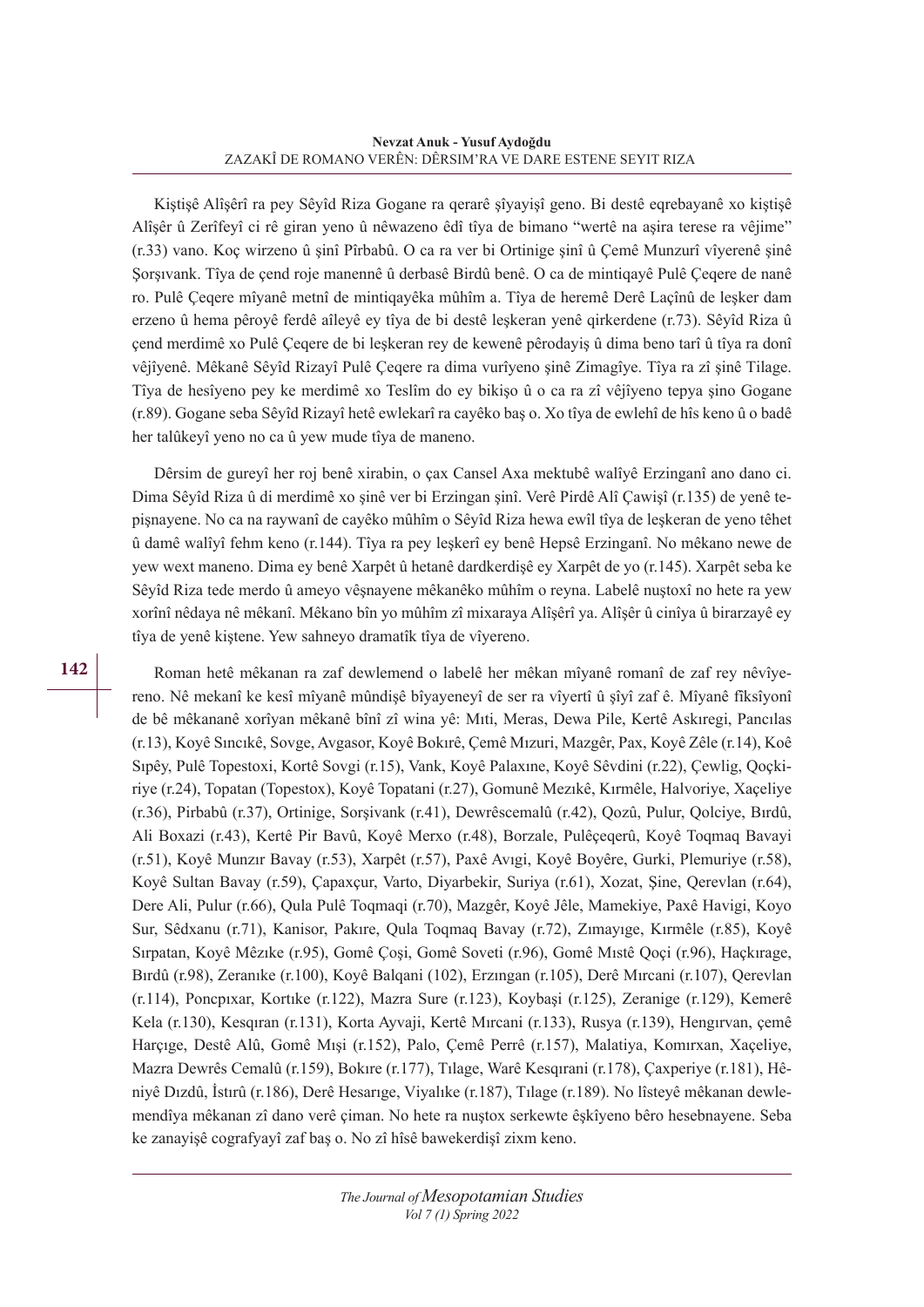## **3.4.2. Mêkanê Hîşî (Sensorial)**

#### **3.4.2.1. Mêkanê Girewteyî**

Nê mêkanî, mîyanê kesî û cayî de têkîlîyanê ontolojîkîyan anê meydan (Korkmaz, 2015:59). Goreyê ruhê kesî bûut genê. Seba dayişê psîkolojîyê karakteran yew nênik ê. Mêkanê hîşî bi psîkolojîyê kesan ra entegre xebetîyenê, goreyê hîşanê şexsî şekil vurînenê. O qas ke psîkolojîyê kesî îdare kenê ver danê ci. Yan zî goreyê psîkolojîyê kesî şikl genê. Mêkanê girewteyî, ruhê kesan pilixnenê, benê sey hêzo hasimî. No halê mêkanî hetê fîzîkî ra tengbîyayişî ra nî hetê halê ruhê kesî ra tengîya ruhê kesî ra bingehê xo geno (Korkmaz, 2015:83). Hetê mêkananê girewteyî ra romanê "Dêrsim'ra ve Dare Estene Seyit Rıza"'yî de mêkano girewte, bi manayê tewr hîrayî de Dêrsîm o. 1937-1938 Bîyayeneyê Dêrsîmî de mîyanê Dêrsîmijan û dewlete de şer vêjîyeno. Her roj dewlete yewî kişena her ca binê adirî de yo coka Dêrsimijî zaf tersenê û o ca înan rê beno teng. No hal de Dêrsîm bi xo mêkanêko girewte yo. Ruhê însanan ser de têsîrê xo yo negatîf est o. Şarê Dêrsimî her roj terseno ke zîyar û dîyarê înan binê postalanê leşkerî de do bimanî, nasnameyê xo bêra pilixnayene û şar xo mîyan de bikewo têmîyan. Bi no hal Dêrsim bi xo însanan sewqê tersî keno. Dêrsîm bi xo zereyê xo de nê hîsan awan keno û ê însanî ke a coxrafya de ciwîyenê bi nê hîsan binê dewsî de yê. Nê hîsî mîyanê romanî de wina îfade benê:

Dêrsimo welatê jiyar û diyarû, welatê pir û rayverû. Dêrsimo ke eve se serrû bi dewletû de sare ontêne. Dêrsimo ke hata a roze dêyme vılê xo vere dısmeni de çewt nêkerdıv, teslim nêbivi. Dêrsimo ke roza tenge de bi, halê xo roze ve roze biyêne xıravın. Dêrsimo ke herçi ke şi, kewtêne bınê lınga dısmeni, bêbextiye û xıraviye boyna tede biyene zêdiye, terefê zur û dalawêra ra, deqa ve deqa koçiyêne. Dêrsimo ke fekê sımşêri ser o bı. Dêrsimo ke tede goni rıjiyêne, adır kêwtiv heto zû ra vêsnêne. Dersimo ke bıray sarê bıray rotene (r.105).

Pêroyê Dêrsîmî ra êşkîyeno bêro vatiş bi nê halê xo ke mêkano girewteyî yo. Dêrsim binê zilmî de yo, "Hêy wax hey! Dêrsım bınê zulımê bêbext de naleno" (r.133). Nirxê dînî yê Dêrsimî binê lingan de yê, "Niyadê, ewro çıqaşi ke jiyar û diyari est ê, têde bınê postalûnê eskerê Tırki de mende" (r.98) nê îfadeyî seba taybetîyanê mêkananê girewtîyan bes ê.

Sêyîd Riza gama ke Gogane de yo, Alîşêr û Zerîfe bi destê Zeynel û Qopî yenê kiştene. Mergê nê embazanê Sêyîd Rizayî ey rê Goganeyî keno mêkano girewteyî. Nê mergî û îxanetê merdimanê Sêyîd Rizayî seba ey Gogane keno cayekî zaf xirabin. O êdî nêşkeno no ca de bimano. Goganê seba ey bena sey cehnimî, "Layê mı van wertê na aşira teresa ra vêjime" (r.33). "Hardo sêydarûnê sarû te de tıvar di, ez o hard de nêvınden" (r.41) vano. Nê îfadeyî mojnenê ke no ca ey rê cayêko nêşkeno tede nefes bigiro yo. No mêkano ke bîyo girewteyî êdî nêşkeno biciwîyo û qerarê goçî geno û Gogane ra keweno dûrî.

#### **3.4.2.2. Mêkanê Akerdeyî**

Mêkanê akerdeyî, seke nameyê xo ra zî fehm beno mîyanê romanî de mêkanî ke fereh ê û hîsanê pozîtîfan anê meydan. Manayê ontolojîk de hîsê ewlehî/pawiteyî û huzurî danî kesan (Korkmaz, 2015:62). Mîyanê nê mêkanan û kesan de, bi bingehê hîsanê pozîtîf yew têkîlî est a. Sebakê nê mêkanî hîşî yê halê ruhê kesan mojneno. Roman de mêkanê akerdeyî zaf çîn ê. Mîyanî romanî de yew mêkan teyna no ware de krîteran ano ca. No mêkan nizdîyê Gogane de cayêkî yo û nameyê xo Hewsê Kalikî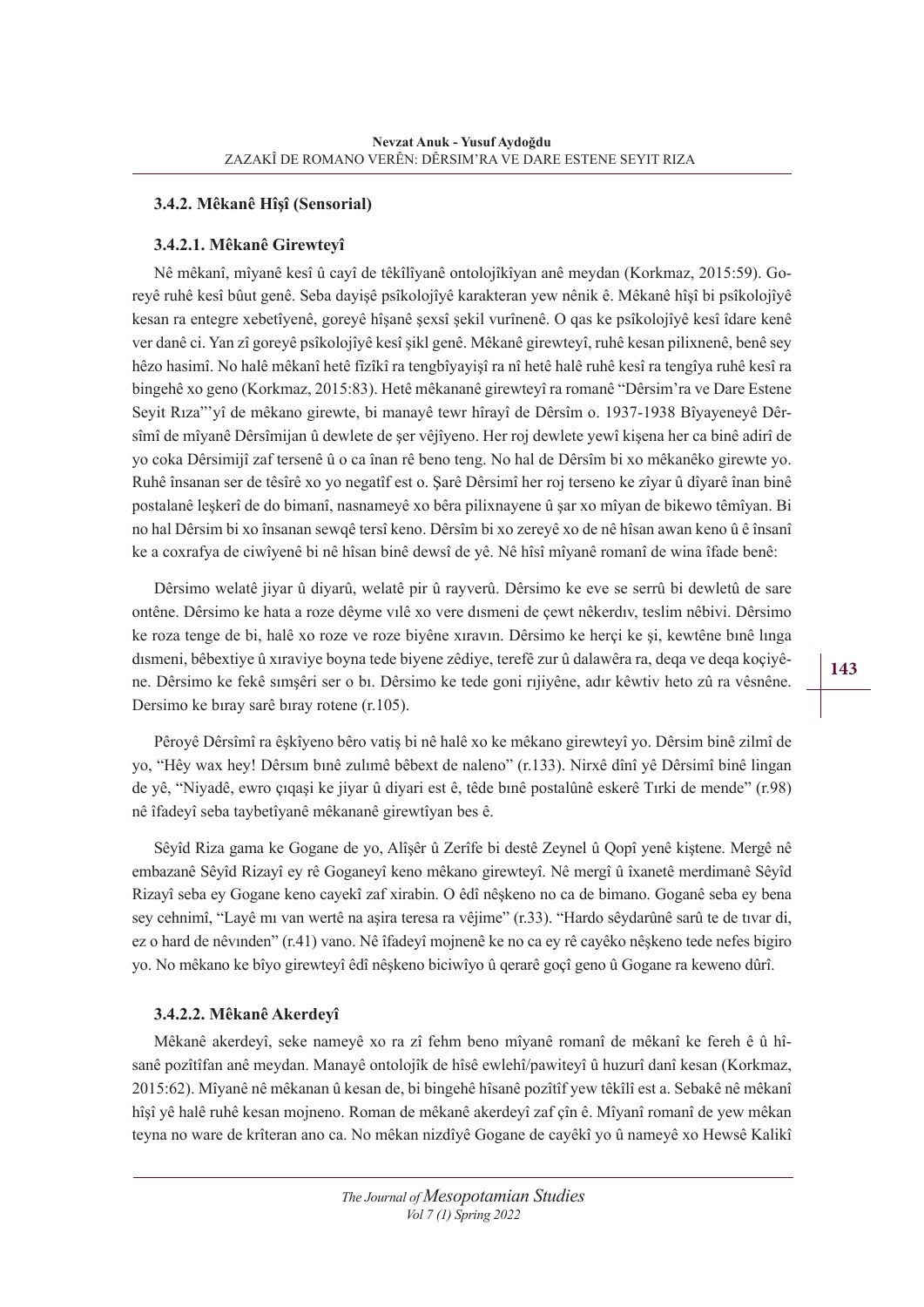yo. No mêkan de mezelê kalikanê Sêyîd Rizayî est ê. Hewsê Kalikî, seba Sêyîd Rizayî mêkanêko akerdeyî yo. cayêkê nefesgirewtişî yo seba ey. Bi na taybetîyê xo no mêkan seba Sêyîd Rizayî têsîrê xo wina îfade beno; "Sêy rıza hondo ke Gogane de bi, çı waxt ke kewt tenge, şiyêne Hewsê Kalıkê xo de nıstêne ro, fıkıriyêne" (r.33). Sêyîd Riza çi wext ke teng bikewo şino no mêkan, no mêkan ci rê baş yeno û hîsê ewlehî dano ci. Ey keno rehet. "Hewsê Kalıki, hetê morali ra yardım dene dêy, êy uza ra qewete guretêne" (r.95). Têsîrê "Hewsê Kalıki" serê Sêyîd Rizayî de pozîtîf o, ey rê hela tenge de cayê remayişî yo û cayê hêz girewtişî yo.

## **3.5. Wext**

## **3.5.1. Wextê Bîyayene**

Wextê bîyayene mîyanê romanî de bîyayeneyî ke vîyerenê, wextê orjînal yê nê bîyayeneyan o. Her bîyayene mîyanê yew mudeyî de bena û qêdîyena. Nuştoxî dima nê bîyaneyan nusenê. Vervateyê romanî de hetê nuştoxî ra wina yew cumle nisîyaya "Ciwîyayişê Sêyîd Rizayî ke verê tepiştişê ey de proseso hîrê-çar aşmî yo" (r.6). Roman hetê wextê bîyayeneyî ra bi taybetî bîyayenê ke 1937-1938'î de dormaleyê yan zî bi merkezîyetê Sêyîd Rizayî de ameyê meydan ca genê. Labelê mîyanê metnî de rey-rey agêrayişî û averşîyayişî benê. Roman, hetê mûndişê bîyayene û fîksîyonî ra wextê bîyayene, ca bi ca meseleyanê bînan vatiş beno hîra. 1915 de ameyişê artêşa Wirisî hetanî sînorê Dêrsîmî (r.22), meseleyê Şêx Seîdî (r.157), Hervê Qoçkiriye (r.24) û 1926 de artêşa dewleta Tirkîya Derê Alî de eştişê serê Quzûyan, nê meseleyî bi teknîkê aqêrayişî mîyanê metnî de behsê înan bena. Labelê esas helqayê bîyeyeneyî, mîyanê serranê 1937-1938'î de wextêko kilm o. Bê înan yew ca de nuştox vatişê xo de aver şino û 1939 de yew meselayê hetgiranê Sêyîd Rizayî û dewlete ano ziwan (r.152).

## **3.5.2. Wextê Vatişî**

Bîyayeneyî cuwaver bîyê hetê nuştoxî ra mîyanê yew fîksîyono newe de newe ra yeno nuştene. Nuştox mîyanê metnê xo de wextê vatişî newe ra awan keno. O gureyê fendê xo nê wextî organîze keno (Narlı, 2002:996). No zî beno wextê vatişî. Hetê wextê vatişî ra roman, badê qêdîyayişê nê meseleyan nuştox, ê merdimî ke wextê bîyayene de şahîdê meseleyan bîyê înan ra her çî museno û goreyê zanayişanê xo zî fîksîyonê xo awan keno hîrê-çar aşmanê bîyayeneyanê 1937-1938'î goreyê fendkerdişê xo niseno. Nuştox wextê vatişî, romano ke nişto seke mîyanê ey de bo û mîyanê ê wextî de bo nuseno.

Hetê wextê vatişî ra bêro ewnîyayene roman, bîyayeneyê 1938 yê Dêrsimî de goreyê tedeyeyê romanî fîksîyonê nuştoxî tay meseleyanê muhîman ke ey vîjnayê ser o aver şino. O goreyê ehemîyetê şexsî meseleyan tercîh keno û mîyanê metnî de ca dano ci. Prosesê bîyayeneyanê Dêrsimî de, ê meseleyî ke bîyê seba ke nêşkeno behs bikero, ê meseleyê ke dormalê Sêyîd Rizayî de vîyartê înan rey rey derg û dila rey rey zî kilm nuseno. No proses rey rey kronolojîk o û rey rey zî anakronîk o.

Nuştox gama ke wextê vatişî hetê fîksîyonî ra organîze keno, muracatê îfadeyanê wextî keno û nê îfadeyî sey "Asma amnoniya vırêne de (…)" (r.14), "Roza ke Şıx Hesen erzeno Koyê Sıpi ser (…)" (r.15), "Ê rozu, Kop Xaçeliye de bı" (r.15), "Waxtê ra dıme, tayê mordemê bini amêy uza nişti ro"

**144**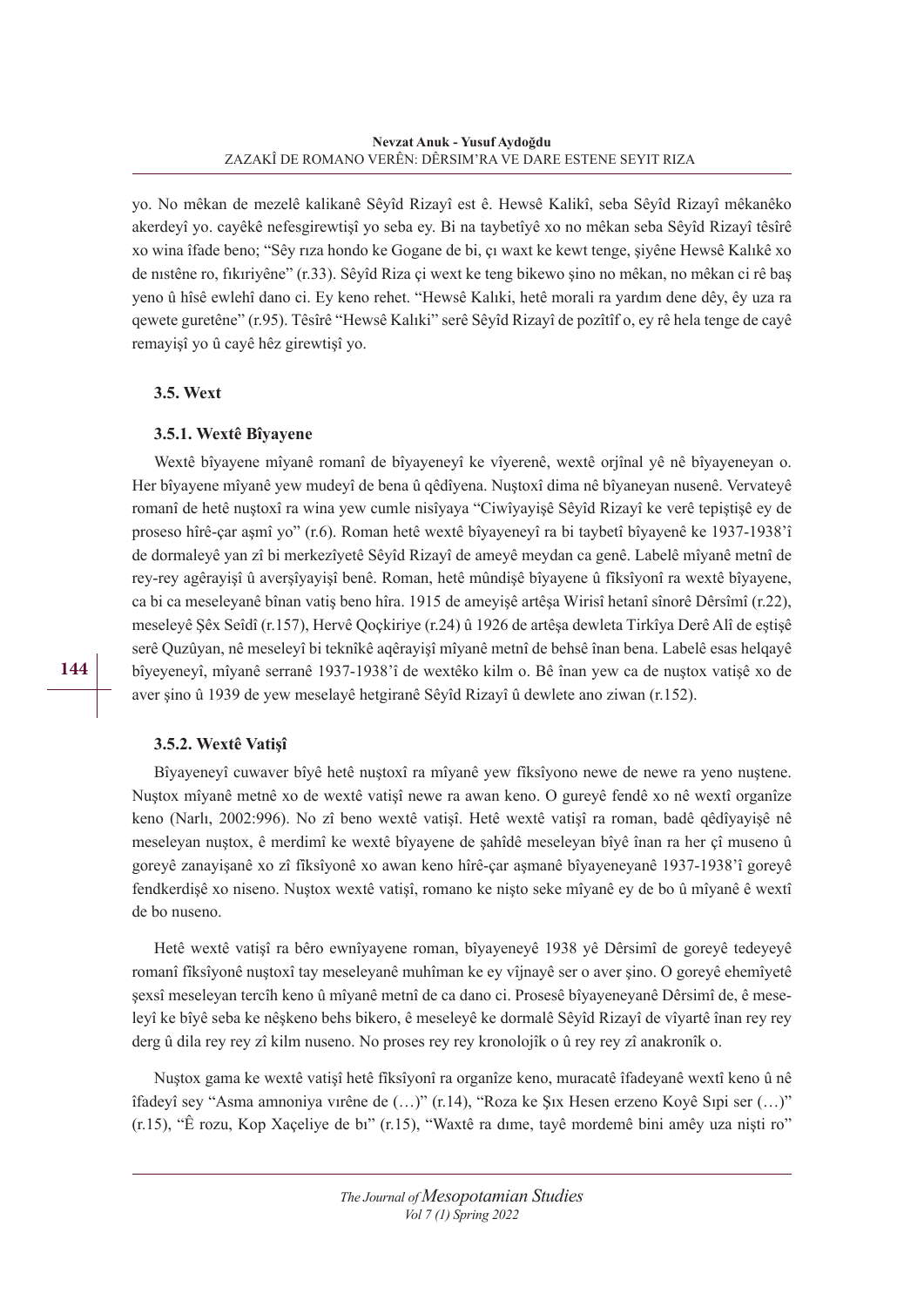(r.33), "Sodır çê bar kerd, nêjdiyê Çemê Muzıri ro şi" (r.43), "Rozê waxtê peroji bi" (r.52), "Sodır ust ra ke xêlê oreşiyo ra" (r.62), "Têpiya yê rozû, Usıv Axa ve Aydın Axay ra roze şivi Xozat" (r.65), "Wexto ke lêl kewt de(…)" (r.77), "O sıre de(…)" (r.91), "O ra dime ki mêyitû cênê bene Xozat" (r.125), "Rozê terkıt şi Qumandarê Tumene ra va ke (…)" (r.127), "Sodır rew uşti ra (…)" (r.134), "Roza bine sodır (…)" (r.144). Bi nê îfadeyan nuştox wextê zereyî yê romanî awan keno. Nê îfadeyî sey roje, mewsîm yan zî qismê wextî ke nedîyar; serê sibayî, şan, tarîbîyayenê hewayî, ûeb zaf ameyê karardene. Esas bi nê îfadeyan hem wext organîze bîyo û hem zî bîyayeneyî bi teknîkê kilmvatişî dîyayî. Bi no şikl nuştox, wexto fîktîf yê romanî awan keno.

Tay bîyayeneyî mîyanê metnî de bi îfadeyanê serran ameyê niştene: "Sıro ke serra 1926'ine de Dewlete ordi ard Derê Ali (…)" (r.66), "Hervê 1937'ine de ki Usıv Axa hata a roze bêveng û bêvaz bi" (r.67), "Serra 1935 de apê Dıl Axay Lıl Axa ware de bi." (r.81), "(…) o ra dıme ki serra 1936'ine amê (…)" (r.84), "Naye sero ke Şahan serra 1937'ine de dudıl nêbi (…)" (r.116), "1938 de Hesen Axa û (…)" (r.125), "Narra serra 1936'ine de wexto ke Dewlete (…)" (r.127) û "1939'ine de(…)" (r.152). Nê îfadeyanê wextî ra wetêr tay îdafadeyî zî viyertê ke direkt tarixê rojî danê yan zî sînorê wext tam dîyar o; "Roze ki roza 26 ê asma amnoniya pêyêne biye" (r.120) yan zî, "Devadevê dı saate waxt vêrd ra(…)" (r.137). Axir nuştoxê romanî hetê wextê vatişî ra romanê xo goreyê fîksîyonê xo ê meseleyî ke dorê Sêyîd Rizayî de bîyê û goreyê xo muhîm ê bi ûslûbê xo, ca-ca derg, ca-ca kilm niştî û tay meseleyê bînî zî qet behsê înan nê bîyo.

# **3.5.3. Wextê Niştişî**

Wextê niştişî, seke nameyê xo ra zî dîyar o wextê niştişê metnî yo. Mehmet Gülmez, romanê xo "Dêrsim'ra ve Dare Estene Seyit Rıza" de behsê wextê niştişî nêkerdo yan zî wina yew îbare çîn a. Labelê îhtîmalo pîl oyo ke nuştoxî 1993 de badê şîyayişê Ewrupayî, hetanî 1996'î mîyanê hîrê serran de metnê xo nişto û qêdînayo. Cuwapê kitabê 1996 de zî çap kerdo (r.2).

## **3.6. Perspektîf û Vatox**

Perspektîf, nuştişê romanî de unsuranê esasîyan ra yew o. Perspektîf, bîyaneyî ke mîyanê romanî de yenê meydan, bi fekê yewî û bi hokê ewnîyayişê yewî yenê dayene. Na babete fek û çimê metnî dana. "Vatiş bi kam perspektîf nizdî bîyo yan zî lokasyono ke "vînayişê ma" tesîs keno yo (MacKay, 2019:304). Esas perspektîf cewabê nê persan o: metin hetê kamî ra yeno vînayene, hetê kamî ra îdraq beno û hetê akmî ra neqlê kamî beno (Aktaş, 2003:78).

Roman, goreyê ûsûlanê perspektîfê îlahî ameyo nuştene. Vatoxê metnî zî şexso hîrêyine "o" yo. Wendox cumleyanê metnî fekê "o"yî ra eşnaweno. No metn bi perspektîfê îlahî ameyo nuştene coka nuştox zafê nîmetanê nê perspektîfî ra îstîfade kerdo. "O" wayîrê zanayişanê bêsînoran o, fikr û hîsanê her karakterî zano mezgê înan lapê vatoxî de yê (Stevick, 2017:115). Vatox hîsanê mereq, şayî, qehrî yan zî xofî yê karakteranê xo zano yan zî ameyox û vîyartoxê înan zano, kam kamî ra hes keno, kam kamî rê xebetîyeno zano (Hawthorn, 2014:170). "O" eynî wext de, mîyanê xo û wendoxî de bi îmkananê nê perspektîfî yew têkîlîya dînamîk zî awan keno.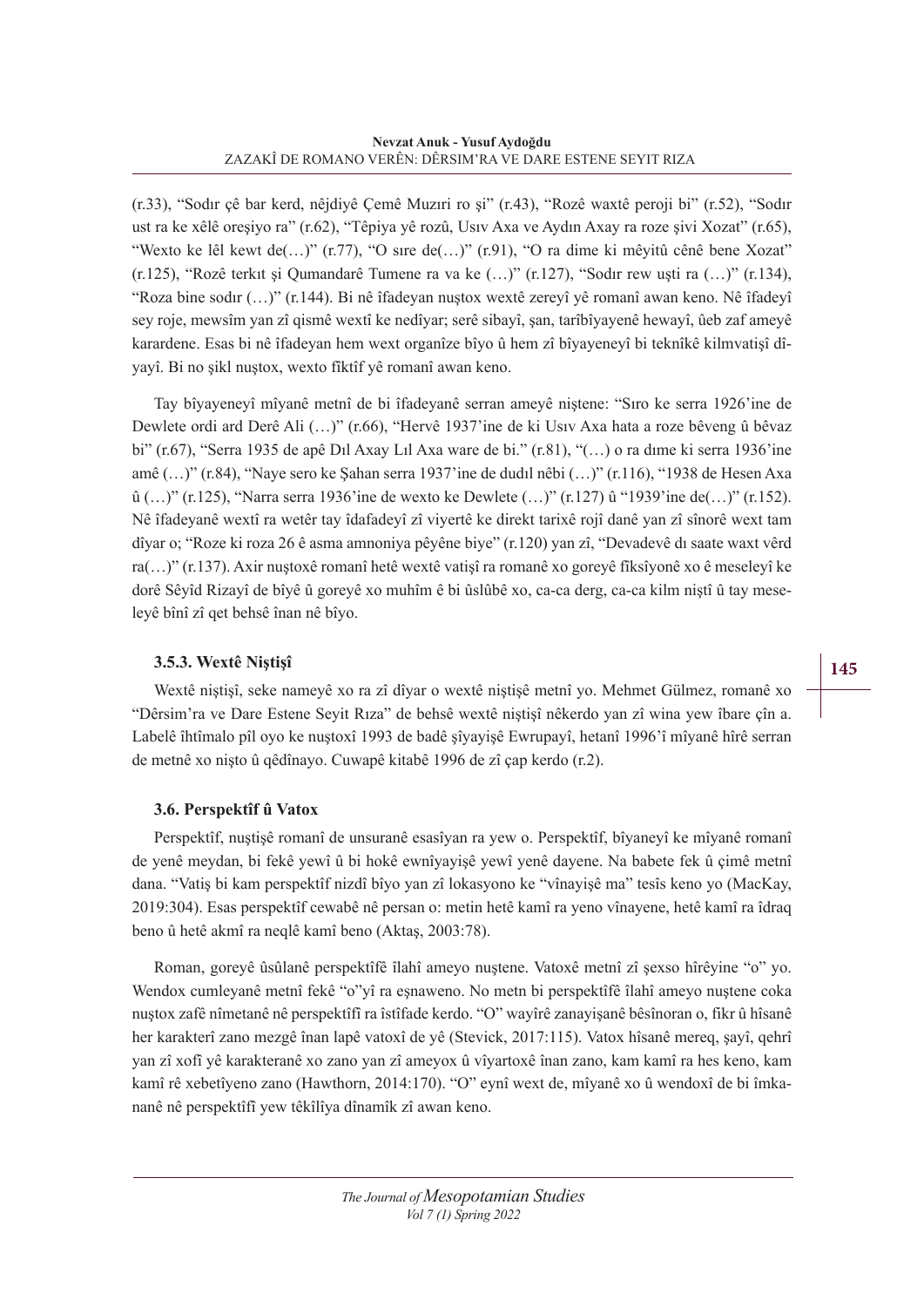Mîyanê metnê romanî de bi rehetî fikr û hetkarîya nuştoxî fehm beno. O, dîyar o ke hetê Sêyîd Rizayî geno û heq dano mucadeleyê ey. Eşkera vano ke "Sêy Rıza heqli bi" (r.57), reyna mîyanê metnî de bi zamîrê "ez"î vano "Ze ke na ra cor ki ez ser o vınetûne, Şahan Axa ve Alişan Axay ra eve deste eskerê Tırki neamê kıstene. Uzay ra gore ki raporê İsmayil Heqi rast niyo, bıne ra zur o" (r.125) û wazeno ke raporê İsmayil Heqiyî betal kero. Cayêko bîn de vatox, "Qop fıkrê xuyo murdar ra nêvêrd" (r.82) vano. Vatox hetê xo, duştê fikr û fîilanê karakteranê kartan rê eşkera vano, cayê xo dîyar keno. Goreyê ey fikrê Qopî murdar ê û yew gureyo xelet keno. Bê înan vatox gama ke behsa karakteranê kartan keno îfadeyanê nefretî ano kar; "Bêbexti nêvıneti, elçiyê rusna Poncpıxar" (r.122). Înan sey "bêbext"an îfade keno.

Vatox mîyanê metnî de aktîf û asaye yo, keweno mîyanê metnî fikr û hîsanê xo zî nênimneno, "Çê Sêy Rızay û mordemonê rê berbısê kafıri amêne" (r.79). Yan zî ê çîyî ke hetê şarî/wendoxî ra xelet yenê zaneyene seke înan de qalî bikero wazeno nê zanayişanê xeletan raşt bikero; "Lazımo ke naze de di-rê çekuy ki sırê sarewedane Şêx Saidi de, Dêrsim de çı biyo ser o vındine" (r.157). Vatox kesanê romanî ser o hema her çî zano, derheqê înan de zanayişan dano; "Lazê bırazayê Alişêri lazekê de 13-14 serre bi, cı ra lazê Usê Kergû vajiyêne" (r.9) yew zî nuştox zerreyê kesan yan zî hîsanê kesan zano û bi çend teknîkan nê hîsan zî eşkera keno "Sêy Rıza eve savretengiyêda gırse ust ra(…)" (r.70). Xulasa, metnê romanî de vatox her çî zano û mîyanê xo û wendoxî de têkîlîya dînamik nano ro.

# **3.7. Ziwan û Stîl/Ûslup**

Ziwan tewiranê edebî yê nuştekîyan de aparato/haceto esasî yo. Metnê edebî, vatişê fîktîf ê ke bi neqlbîyayişê ziwanî bi nuşteyî yenê meydan. Hetê nuştoxî ra fîktîfkerdişê vatişî, metnî keno şexsî. Nuştoxê metnê edebîyo fîktîf, metno ke nuşto bi maharetê xo yo hususî û bi şiklê şuxulnayişê nê ziwanî xo rê xas yew metn ano meydan. No hete ra metnanê edebîyan de ziwan û ûslub tabîî yewbînan de zaf têkîlîyê xo est ê na têkîlî zafhetî ya (Karahanci, 2016:154).

Roman hetê ziwanî ra bi taybetîyanê heremî yê mintiqaya Dêrsimî nisîyayo. Çekuyî goreyê vatişê heremî nisîyayê. Serra 1996î hetê wextî ra, seba ke o çax hema Zazakî de yew standarto umumî çîn o -yan zî bi taybetî no metod hetê nuştoxî ra tercîh bîyo- ziwan otantîk o û goreyê bi taybetîyanê fonetîk, morfolojîk û sentaktîkê heremî ameyo nuştene. Hetê tercîhê alfabeyî ra zî Alfabeya Bedirxanî tercîh bîya. Mîyanê herfan de teyna herfê "ı" ("i" yê Alfabeya Bedirxanî) û herfê "i" ("î" yê Alfabeya Bedirxanî) nêameyo şuxulnayene. Yeno zaneyene ke serranê neweyan de nê di herfî zaten wareyê nuştişê Kurdî de wina yenê şuxulnayene û cuwapê 2000an ra pey "ı" sey "i" û "i" sey "î" yeno nuştene.

No roman hetê şuxulnayişê alfabeyî û îmla/raştnuştişî ra yan zî bi manaya hîrayî de hetê şuxulnayişê gramatîkî ra serkewte yo. Ziwanê romanî sade yo, unsurê folklorîk tede zaf ê û çekuyê têviraştikî zaf çîn ê. Ziwanê romanî de çekuyê/îfadeyê heremî yê dînî gelek ê. Dua, zewt, kifir, nîyaz, silamdayiş û şikle hîtabî goreyê ziwanê kulturê Elewîtî ameyê nuştene. No mana de bi rehetî êşkîyeno bêro îfadekerdene ke; şîwê yan zî fekê heremî, hetê sosyolojîk, dînî û dewirî ra taybetîyanê xo mojnenê.

Hetê stîlê nuştişî ra nuştoxî mîyanê metnî de ca dayo cumleyanê Kurmanckî û Tirkî. Mîsal roman de Alîşêr Efendî, Zerîfa Xatunê û birarzayê Alîşêrî mîyanê xo de çend rey bi Kurmanckî qalî kenê;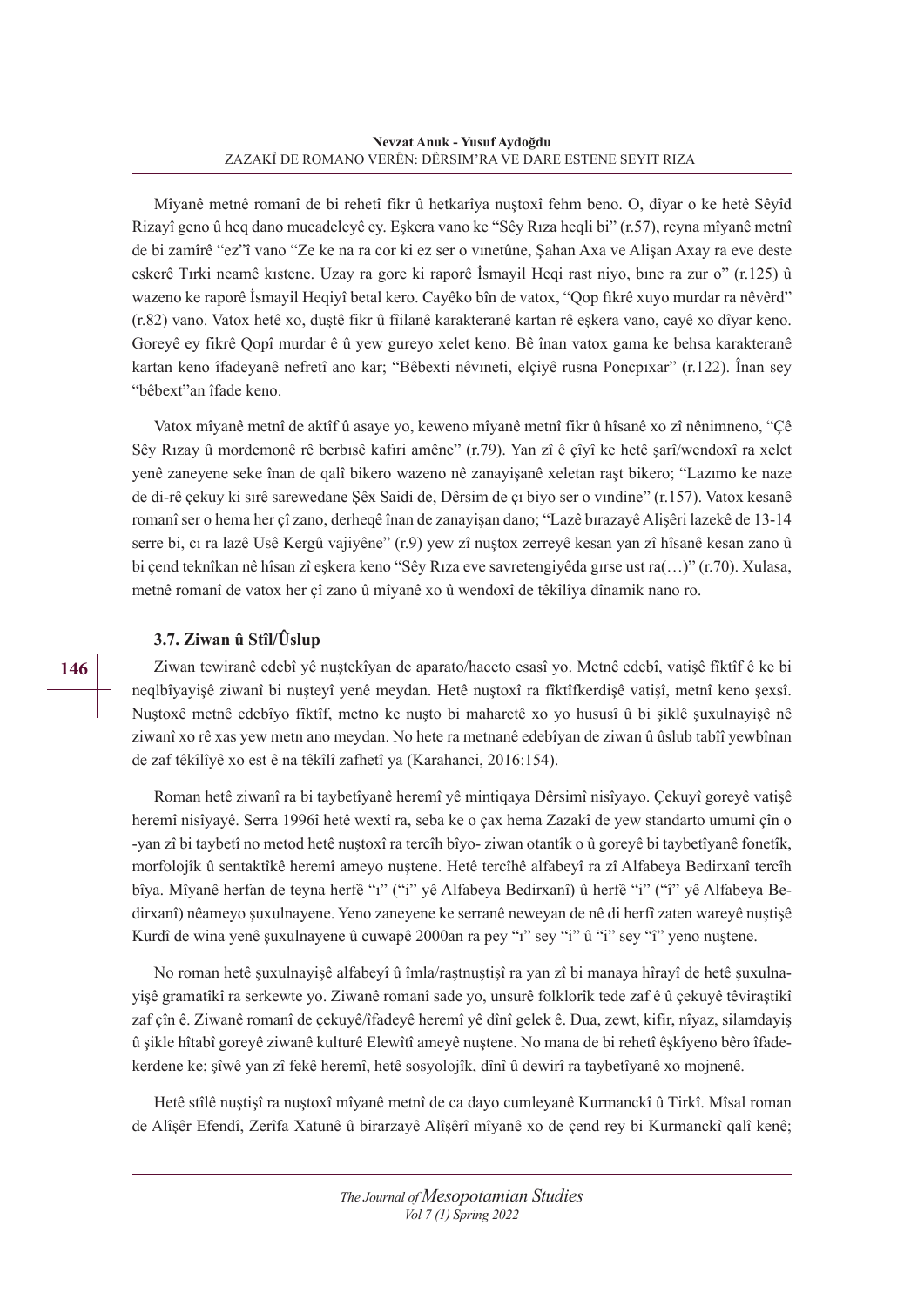"Apo mêvan tên" (r.9), "Wıyy hevalê mın kuşt!" (r.21). Bê înan, mîyanê metnî de nameyê yew deyîra Tirkî (r.106), mektubê walîyê Erzinganî (r.114) û meydanê Erzinganî de gama ke Sêyîd Riza neqlê hepsê Xarpêtî beno şar kombeno dormale de o zî hîtabê înan keno û qalkerdişê xo Tirkî de zî keno (r.144). Nê unsurê ziwanî yew taybetîya zafziwanîyo qismî dano metnê romanî. No zî hetê raşteqînî û bawerkerdişî ra hêz dano nê metnî.

Mîyanê metnê romanî de teverê terzê romanî de metnê tewiranê bînan zî ameyê şuxulnayene. No hete ra ziwanê metnî hetê mîyanmetînî ra ziwanêko rengîn o. Mîyanê romanî de mektub (r.144), deyr/ kilamî (r.23, 165-166), belgeyî (r.71) û raporî (r.174) ca genê. Tewirê cîya-cîyayî têhet de mîyanê metnî de xo rê ca vînenê. No hal mîyanê çarovayê mîyanmêtînî yan zî teknîkê montajî de hetê şiklê îfadeyî ra û bihêzkerdena îfadeyî ra yew têsîro pozîtîf virazeno. Unsurê kulturê fekkî yê Zazakî ke unsuranê uslubê metnê romanî yê nuştoxî yê zaf ê. Vervateyî; "Heto bin ra ke to hen zona ke kardi nêro cigeru, cigeri zerre de kerdi parçe" (r.66), îdyomî; "Biyane biya şiya" (r.97), "Çı esto ke Sêy Rızay gos ro cı nêna" (r.97), îfadeyê nîdayî "Yamû yamû na heti ser meyêro" (r.104) û kifirî; "Mı de astê piyê tonêne" (r.91) mîyanê metnî de xo rê ca vînenê û zaf cayan de zî vîyerenê. Hetê stîlê nuştoxî ra yewna çî est o ke o zî şuxulnayişê îfadeyanê şîîrî yo; "Jê têyrê halênrıjiyayi kêwtıme ra rawû, vay jê teluyê huski ma eştime nazawû" (r.43).

Nuştox gama ke metnê romanî nuseno zaf cayan de cêrnotan dano û nê notan de zanayişan dano. Bi taybetî cayê ciwîyayişî sey dewe, mezra, dere, newal, koy, zîyare ûeb de malumatan dano. Tay cayan de nameyanê dewan yê neweyan zî bi Tirkî dano. Reyna bi nê cêrnotan têkîlîya însanan hetê eqrebatî ra dano yan zî kam kam ca ra yo, kam eşîr ra yo û lajê kamî yo ûeb dano. Bi terzê cêrnotan malumatdayiş, no roman kî terzê polîtîk û tarixî de nisyayo rê badê 60 serran seba hetê wendoxî ra fehmkerdişê têkîlî, ca û kamîyê kesanê ê wextî faydeyê xo est o.

# **3.8. Teknîkê Vatiş û Mojnayişî**

#### **3.8.1. Teknîkê Teswîrî**

Teknîkê teswîrî, mîyanê metnê romanî de zaf cayan de ameyo kar. No teknîk mîyanê romanî de fotografê halî, cayî ûeb de verê çimanê wendoxî de xêz keno. Sahneyê kiştişê eqrebayanê Sêyîd Rizayî Sêyit wina teswîr beno; "Lesê insoni bivi parçe purçe. Hermêy, kori, desti, lıngi, çımi, vêrêy, mezgi, por pızqiyavi, her parçe hetê ser şivi. Dar û ber, velg û vas, kemer û kuç ve parçonê lesû ra pılêşiyavi zuvıni ra bivi je gılêndıke, cê nêbiyêne. Zof parçey bi ke, nêmaêne nas kerdene ke kameci parçê yê kami yo." (r.78-79) Sey nê teswîrî sewbîna mîsalî zî est ê. Nê teswîrî serkewte yê û verê çimanê wendoxî de fotografê halî ancenê.

## **3.8.2. Teknîkê Mektubî**

Mektub normal de yew aparatê/unsurê tekîlî yo. Labelê mektup cuwapê sey yew teknîkî mîyanê romanan de cayê xo geno. Mîyanê romanî de yew mektub (r.114) ca geno. Mektub hetê walîyê Erzinganî Fahri Özenî ra seba dawetkerdişê Sêyîd Rizayî bi Erzinganî ameyo nuştene. Estbîyayişê nê mektubî îşaretê şuxulnayişê teknîkê mektubî yo.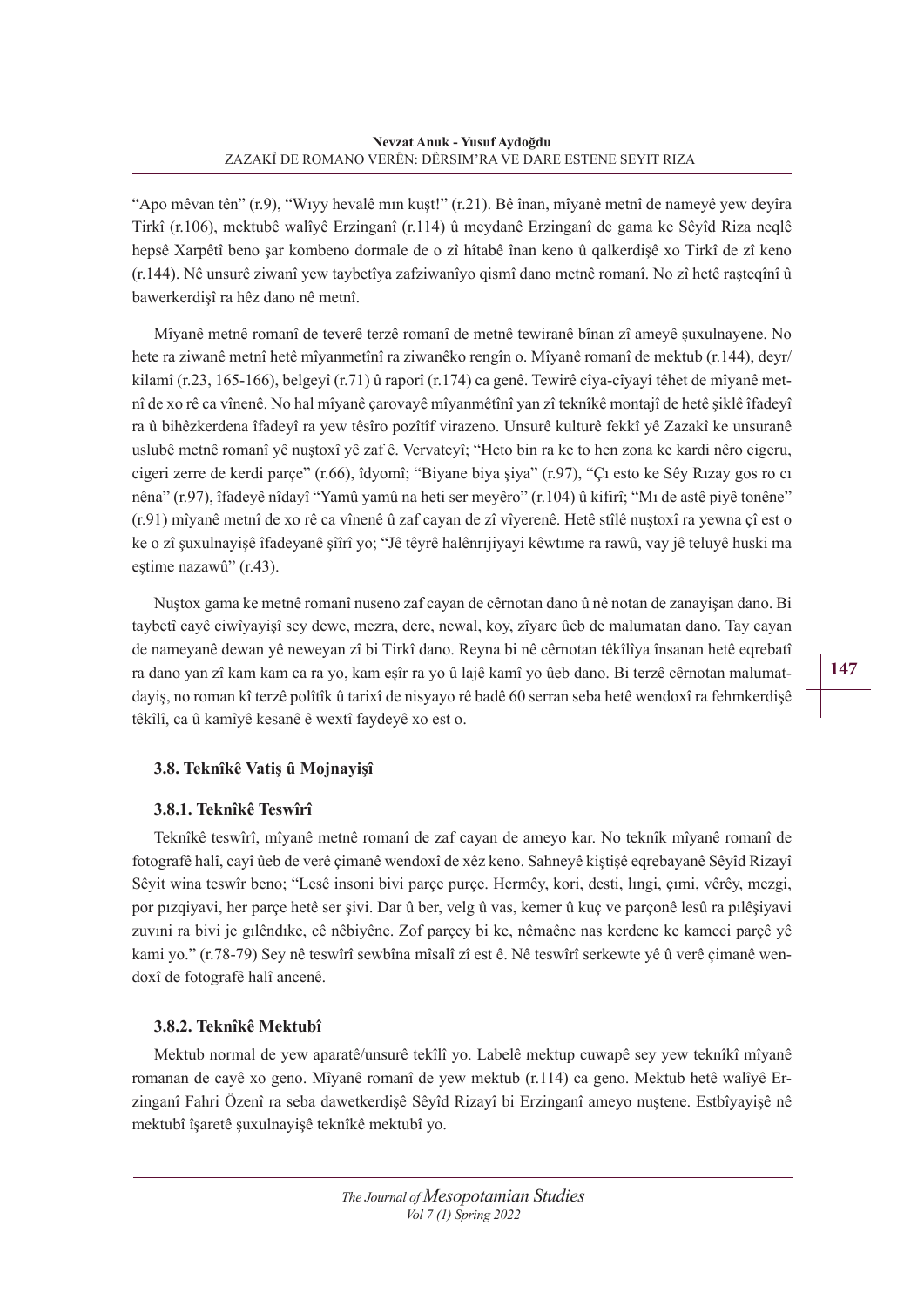#### **3.8.3. Teknîkê Kilmkerdişî**

Her roman de yew sînorê rîpelan est o û her roman behsê çî yan zî çîyan keno. Hetê niştişî ra metnê romanî hetê nuştoxî ra îdare beno, bîyayeneyî goreyê ehemmîyetdayenê û fîksîyonê nuştoxî mîyanê metnî de ca genê. Seba ke rîpelî bi sînor ê ca nêdîyeno her çî û meseleyî yan zî bîyayeneyî ca-ca hetê nuştoxî ra birîyenê û hetê nuştoxî ra bi teknîkê kimlkerdişî yenê dayene. No teknîk zafane hetê nuştoxanê romananî ra yeno karardene. Roman de no teknîk zaf cayan de ameyo karardene. Gama ke nuştox nêwazo bikewo mîyanê detayan seba ravîyertişî nê teknîkî şuxulneno; "Xêlê roji ke hen verdi ra(…)" (r.52), "Têpiya yê rozû, Usıv Axa ve aydın Axay ra roze şivi Xozat" (r.65). Nê mîsalan de zî aseno ke rojî bi nê teknîkî lez û bez yenê derbaskerdene. Yan zî no mîsal de; "Eke na qêyde hurdi hurdi her çi ser o vıneti, qerari day cı, Alişê Efendi ust ra xatır wast. Sêy Rıza tene ca têy bi ra rast şi, fist ra raye rusna" (r.13). Detayî nêyenê dayene û her çîyî ser o qalî bîyê, qerar ameyo girewtene û dima vêjîyayo bi rayîr. No hal bi yew cumle ameyo dayene.

#### **3.8.4. Teknîkê Agêrayişî**

Nuştoxî mîyanê metnanê romananê xo de seba ke meseleyan bi bingehbikerê, derheqê yew mesele de wextê verî de se bîyo bimojnî û yan zî seba hîna baş fehmkerdişê fotografî mîyanê metnê romanî de ca bi ca agêrenê wextê verî. No agêrayiş eynî wext de hîkayeyan zî hîra keno. Roman de zaf rey no teknîk yeno karardene. Mîsal mîyanê nê romanî de wextê normal yê hadîseyî dewam keno labelê nuştox agêreno û duştê artêşa Wirisî de serkewtiş û egîdîyê Dêrsîmijan ra behs keno. "Dormê serra 1915'ine de wexto ke ordiyê Ûrısi amevi sindorê Dêrsimi, waştiv ke uza kuyo, bicêro xo dest, Dêrsimızû xo verdavi, raye cı nêdavi" (r.22). Reyna sahneyê kiştişê Alîşêrî de bi teknîkê agêrayişî serewedartişê Koçgîrî de rolê ey ra yeno behskerdene, yan zî gama ke roman mîyanê wextê xo de dewam keno nuştox agêreno û 1926 de destegdayenê Sêyîd Rizayî bi Qozû yeno îfade kerdene (r.66). Nuştox kam ca de hetê manayî ra venganî bivîno agêreno û bingeyê mesel yan zî verê mesele bi teknîkê agêryişî dano.

#### **3.8.5. Teknîkê Montajî**

Teknîkê montajî romanan de zaf geno. No teknîk unsuranê ke teverê terzê romanî de yê bi mîyanê romanî de cagirewtişî yeno meydan. Mîyanê metnê romanî de unsurê teverê romanî ra sey mektub (r.114), kilame (r.165-166), belge (r.71) û raporî (r.124) ca genê. Mîyanê romanî de bi îtîbarê cagirewtişê tewiranê cîyayan, şuxulnayişê nê teknîkî mojneno. Seba ke nê metnî mîyanê romanî de zaf ê tîya de yew metnê şîîre sey mîsalî yeno dayene:

Bıra pêrodê ma pêrodıme Ma rê dewlete ra aylıx vêjiyo Vano bıra perê Tırkki fincanê axu yo Nêwerino, nêsımino (r.23).

Unsurêkî teverê tewirê romanî de yê cayo ke hewce bîyo kewtê mîyanê metnî, no teknîk sey mîyanmetînî zî tarîf beno. Bi no usul hetê metn hetê rengînî, bawerî û hîsê rasteqînî ra metnî pêt keno.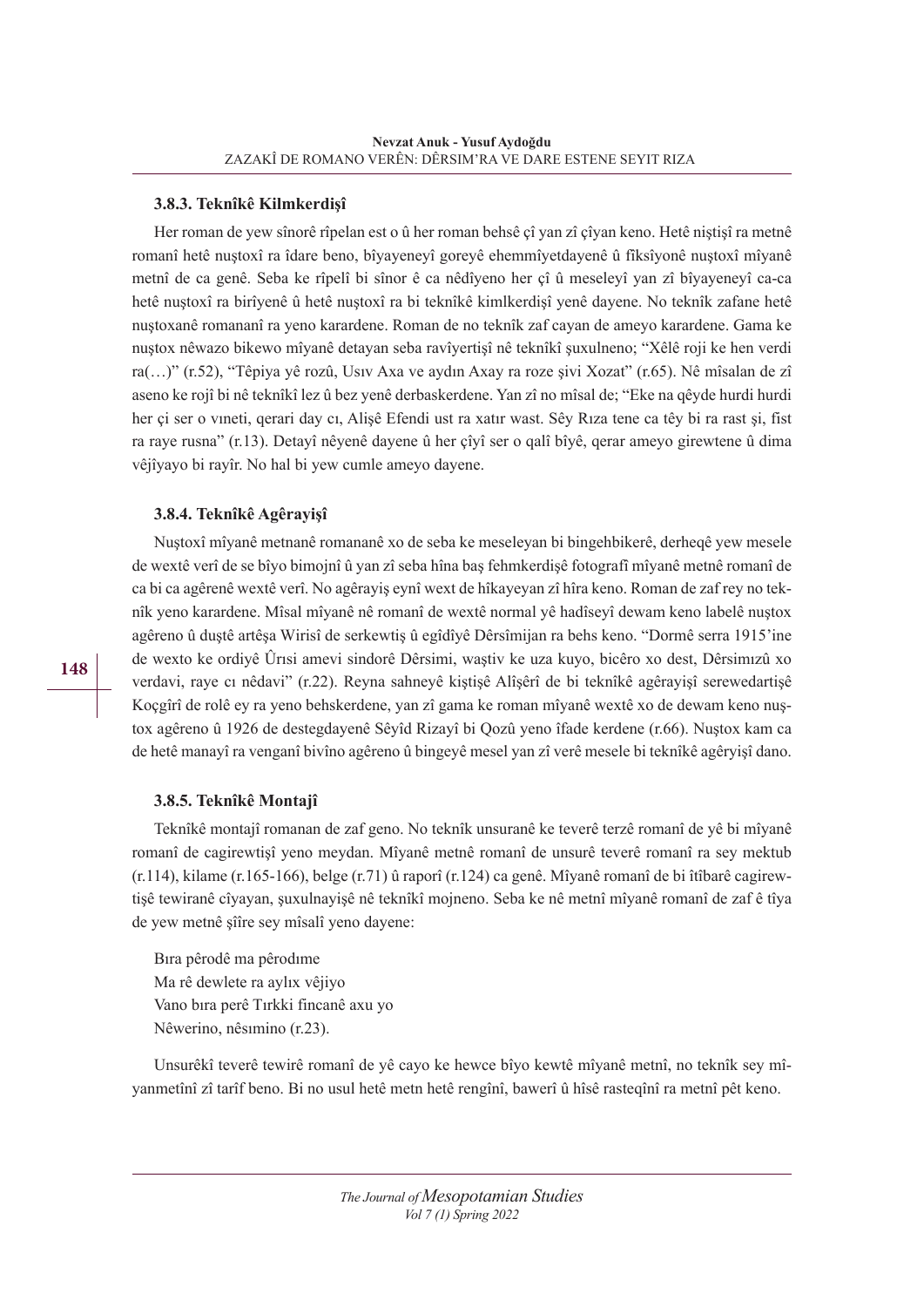#### **3.8.6. Teknîkê Dîyalogî**

Teknîkê dîyalogî hema pêroyê romanan de yeno karardene. Bi no teknîk kesê romanî mîyanê xo de têkîlî nanê ro, yewbînan fehm kenê, rewş û hîsanê yewbînan musenê û zanayişan danê û genê. No ware de roman hetê teknîkanê vatişî ra nê teknîkî en zaf ano kar. Metnê romanî hema hema bi nê teknîkî awan beno. Seba mîsalê şuxulnayişê nê teknîkî no mîsal na mesela eşkera keno:

"Ça melûl a? Şıx Heseni vake: "Newes ûne." Şahani va: "Neweşiya to çıka?" (r.60).

Roman sera ser nê teknîkî şuxulneno, cumleyê qalkerdişî bi îşaretanê "(….)" nenguyî mîyanê metnî de ameyê nuştene.

#### **3.8.7. Teknîkê Analîzê Zereyî**

Mîyanê romanî de nuştox seba ke bîyayene hîna baş bêro fehmkerdene nê teknîkî ra îstîfade keno. No teknîk, hîs û fikrê nimteyî yê kesan eşkera keno. No eşkerakerdene zî destê nuştoxî rehet keno û bîyayeneyê romanî êdî hîna baş fehm benê. Roman de no teknîk zaf rey amêyo karardene. Seba ke roman bi perspektîfê îlahî ameyo nuştene nuştox nê teknîkî sey avantajêkî şuxulneno û rewşê hîsanê şexsanê romanî wina dano verê wendoxî. "Na qese kewt kewt aqılê Sêy Rızay, hen çımê xo riyê Şıx Heseni ra mendi" (r.61), "Baki zona ke Qop û Zeyneli ser o vano" (r.50), "Hudemêna Avasızê ke ver sonê, yê ki herçi ke bi nêjdi terse zerrê xo boyna bi zede" (r.20), Nê mîsalî seba mojnayişê nê teknîkî fikir danê. Seba ke vatox wayîrê zanayişê mezgê karakteranê xo yo, êşkeno nê malumatan zî bido.

#### **3.8.8. Teknîkê Monologê Zereyî**

Wareyê romannuştişî de fehmkerdişê fikr û hîsanê zereyî muhîm o. Nuştoxî seba ke kesî baş bîyerê fehmkerdene, nê hîs û fikiranê kesanê romanî bi nê teknîkî eşkera kenê. No teknîk zafane mîyanê metnanê romanan de yeno karardene. Mîyanê metnê romanî de teknîkê monologê zereyî zaf cayan de nêbo zî mîyanê metnê romanî de çend rey ameyo şuxulnayene. Mîsal; "Aye xo ve xo vatıv: "Ali Avaşi ver xıravi çina. Ez ke niya bikêri, o Teslim keno nerm, teknene sonê"" (r.91). Yan zî; "E ke niya xori fıkır kerd ki, xo ve xo vake: -Mı se kerd? Mı koti de xelete kerde ke niya bı?" (r.92). Nê cumleyî karardişê nê teknîkî rê mîsal ê.

#### **Encam**

Na xebate, hetê wertevêjîyayişê romanê Zazakî û sebebanê ereymendişê vêjîyayişê romanê Zazakî ser o yew panaroma xêz kerd. Îddîayê ereymendişê romanê Zazakî zî bi faktoranê polîtîk yê dewlete, bêtekîlîyê şarî, bêmîrasîyê kulturê eseranê nesîrî û Zazakî de wareyê wendiş û nuştişî de bi kêmîya humarê kesan eşkera kena. Nê sebeban ra Zazakî de kulîyato nuştekî hem kêm mendo hem zî erey kewto. Seba ereykewtişê edebîyatê nuştekî, senînîya metnanê nê wareyî hetê kalîte û xorînî ra zî erey kewtê. Reyna na xebate îddîa kena ke tarixê edebîyatê Zazakî de romano verên, êşkîyeno bêro vatiş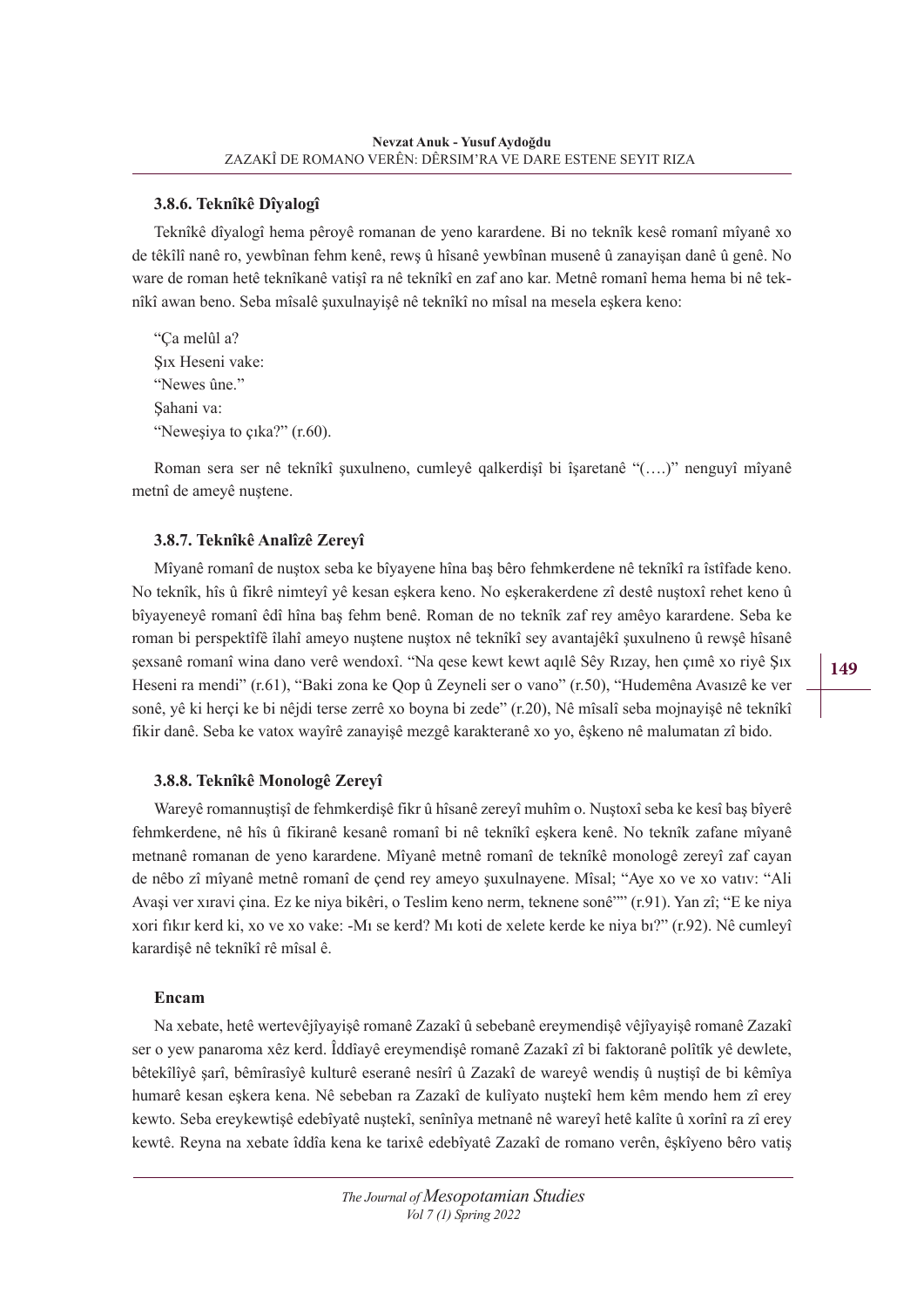ke eserê Mehmet Gülmezî; "Dêrsim'ra ve Dare Estene Seyit Rıza" yo. Badê analîzê nê kitabî, hetê ûnsuranê awanî û şuxulnayişê teknîkanê vatiş û mojnayişî ra no kîtab krîteranê romanbîyayişî ano ca. Roman hem hetê humara rîpelan, mûndişê bîyayene û fîksîyono edebî ra hem zî wareyê awanî de hetê mûndişê bîyayene, qadroya şexsan, mêkan/ca, wext, perspektîf û vatox, ziwan û stîl/ûslûbî û teknîkê vatiş û mojnayişî ra krîteranê romanbîyayişî ano ca. Hetê ziwanî ra metnê nê kitabî goreyê metnê romano verênî; ziwanêko herekîyaye, folklorîk û dewlemend o. Her çi qas çend hetan ra kêmîyê xo bibê zî no verê romanbîyayişê nê kitabî de barîyer nîyo. Coka na xebate hetê huvîyetê romanî ra nê kitabî sey romanî qebul kena û nê analîzan dana verê çiman.

#### **Çimeyî**

Ahmedzade, H. (2004). *Ulus ve Roman – Fars ve Kürt anlatısal Söylemi Üzerine Bir Çalışma*. A. Z. Gündoğan (Çev). İstanbul: Pêrî Yayınları.

Akman, İ. (2017). Postmodern Dönemin İki Önemli Kavramı Folklor ve Büyülü Gerçekçilik Ekseninde Kilama Pepûgî (Gukuk Kuşunun Şarkısı) Romanı. *İnsan ve Toplumbilimleri Araştırmaları Dergisi*. (Cilt:6, Sayı:5, 2613-2629).

Akman, İ. (2019). Sözden Yazıya Zazaca. N. Beltekin û A. Kırkan (Ed). *Zaza Romancılığı -Giriş-* (179-232). İstanbul: Peywend Yayınları.

Aktaş, Ş. (2003). *Roman Sanatı ve Roman incelemesine Giriş.* (6. Baskı). Ankara: Akçağ Yayınları.

Antakyalıoğlu, Z. (2016). *Roman Kuramına Giriş*. (2. Baskı). İstanbul: Ayrıntı Yayınları.

- Anuk, N. (2015). *Behsê Tirkkerdişê Kurdan de Merkezêk: Enstîtuyê Cigêrayişê Kulturê Tirk*. Tezê Masterî ya ke Çap Nêbîya. Mêrdîn: MAÛ. Enstîtûyê Ziwananê Ganîyan yê Tirkîya.
- Aydoğdu, Y. (2019). Sözden Yazıya Zazaca. N. Beltekin û A. Kırkan (Ed). *Modern Zaza Öykücülüğünün Tarihsel Serüveni* (109-133). İstanbul: Peywend Yayınları.

Can, M. (2018). *Bîblîyografyaya Kirmanckî (Zazakî) (1963-2017)*. İstanbul: Vate Yayınevi.

Dağılma, İ. (2021). *Edebiyato Modern ê Zazaki (Dewır, Tewır u Mewzu).* Tezê Doktorayî ya ke Çap Nêbîya. Bingol: Universiteya Bingoli. Enstituya Ziwananê Ganiyan Qismê Zıwan u Edebiyatê Zazaki.

Çağlayan, E. (2016). *Zazalar Tarih Kültür ve Kimlik*. İstanbul: İstanbul Bilgi Üniversitesi Yayınları.

- Eagelton, T., Jameson, F. û Said, E. W. (1993). *Milliyetçilik, Sömürgecilik ve Yazın*. Ş. Kaya (Çev). İstanbul: Kabalcı Yayınevi.
- Forster, E. M. (1985). *Roman Sanatı*. Ü. Aytür (Çev). (2. Baskı). İstanbul: Adam Yayınları.
- Gülmez, M. (1996). *Dêrsim'ra ve Dare Estene Seyit Rıza.* İstanbul: Zed Yayınları.
- Gündüz, D. (2000). *Kilama Pepûgî*. Ankara: Vartan Yayınları.
- Harvey, W.J. (2004). Romanda Sosyal Ortam (The Human Context). Philip Stevick (Ed.), *Roman Teorisi* (169-187). S. Katrancıoğlu (Çev). (4. Baskı). Ankara: Akçağ Yayınları.

Hawthorn, J. (2014). *Roman Analizi*. Umut Köse vd. (Çev). İstanbul: Kesit Yayınları.

- Jusdanis, G. (2018). *Geçikmiş Modernlik ve Estetik Kültür Milli Edebiyatın İcat Edilişi*. Tuncay B. (Çev). (3. Baskı). İstanbul: Metis Yayınları.
- Karahanci, İ. (2016) Üslûp Belirleme Girişimlerinde Dil Verileri Üzerinden Yaklaşmak. *Uluslararası Sosyal Araştırmalar Dergisi*, (Cilt:9, Sayı:45, 154-161).
- Korkmaz, R. (2015). *Yazınsal Okumalar*. İstanbul: Kesit Yayınları.

**150**